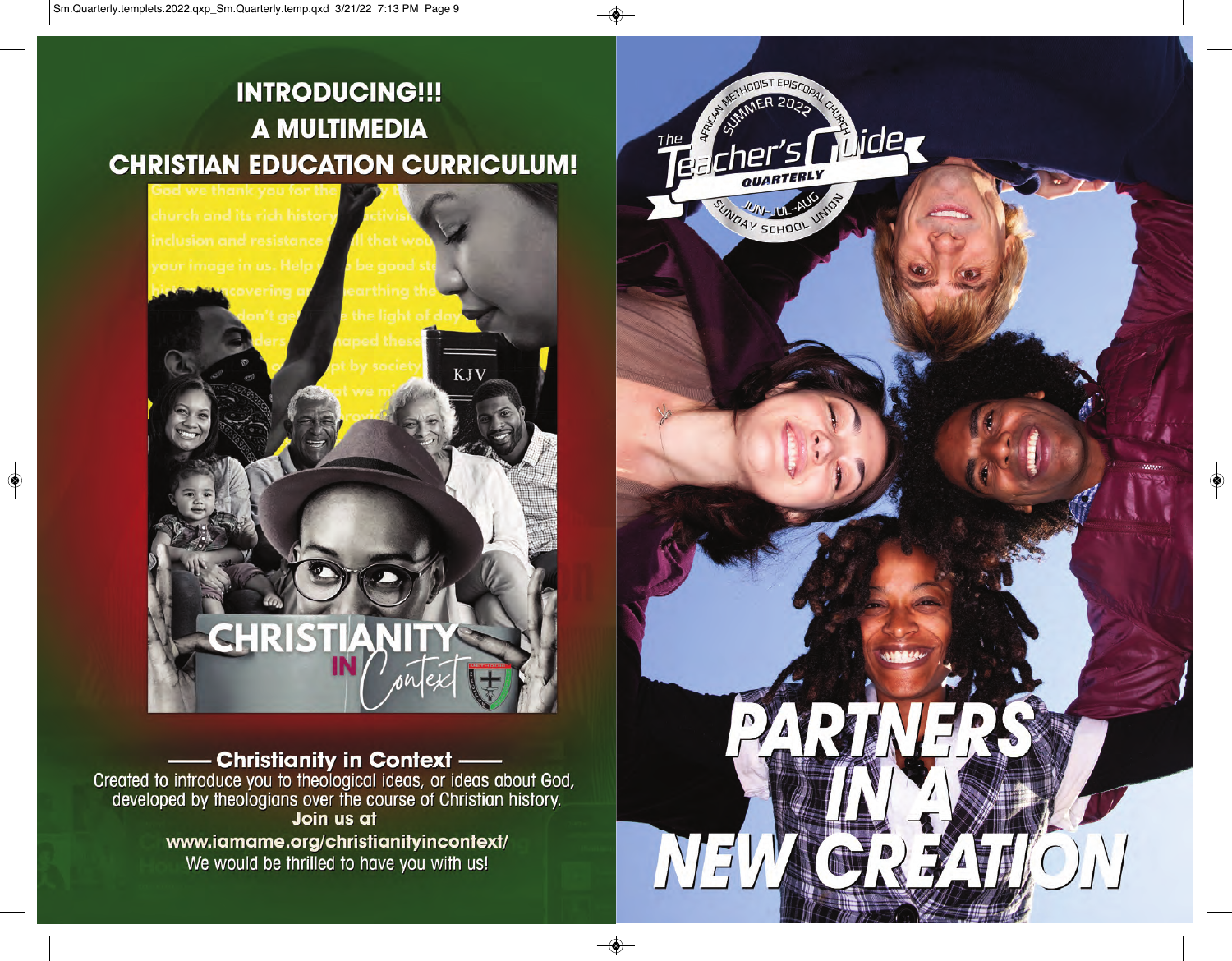

# JUNE • JULY • AUGUST

Christian Education Department Rev. Garland F. Pierce, Executive Director Bishop David R. Daniels, Chair

AMEC Publishing House (Sunday School Union) 1722 Scovel St. • Nashville, TN 37208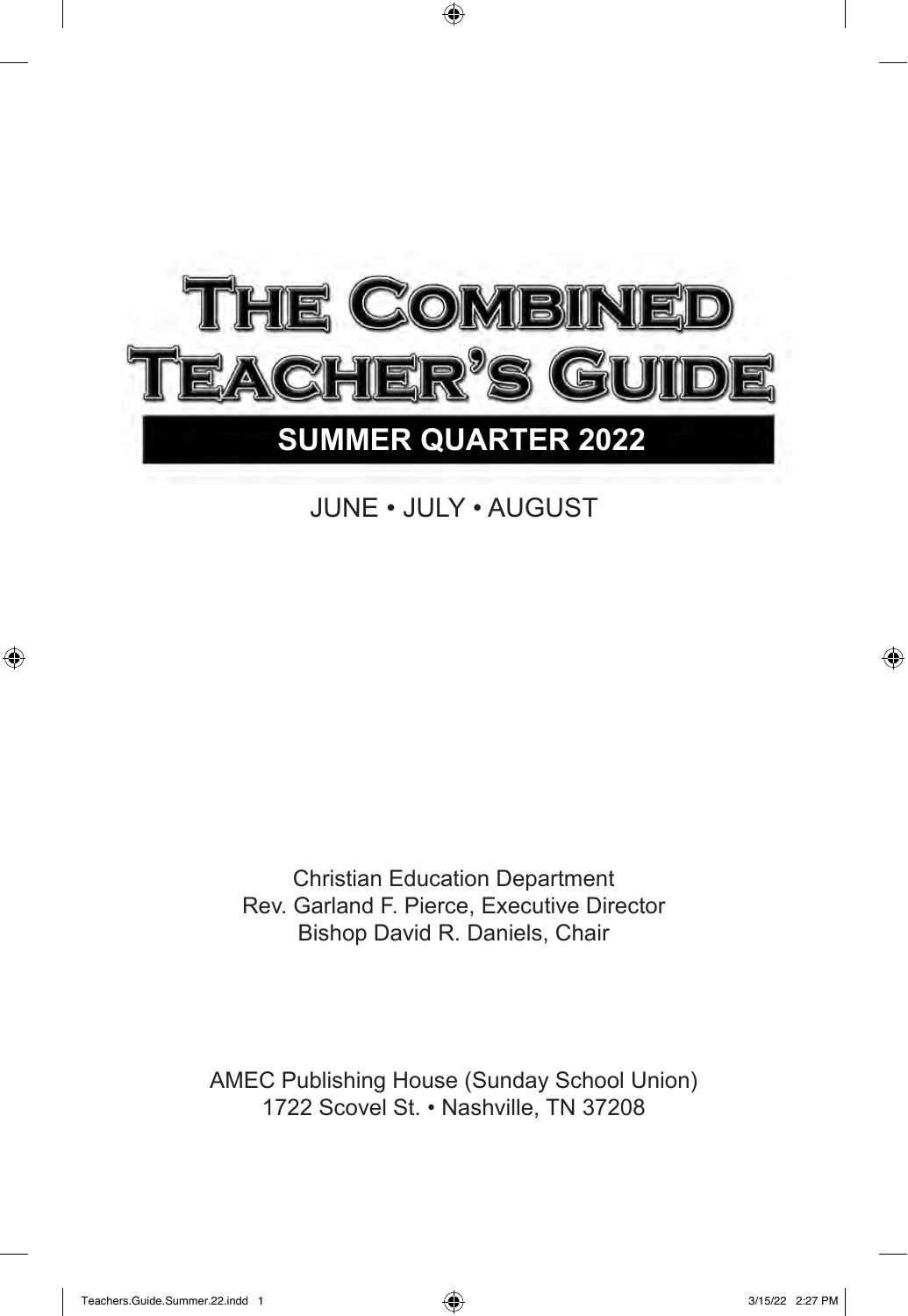# **BASIC SUPPLIES**

Bible dictionary Bible pictures and maps CD players chart paper Christian music – books, sheets, recordings Christian videos and DVDs crayons digital camera digital camcorder drawing paper

writing paper DVD recorder/player milk crates paper – letter, drawing, pencils, pens, markers poster boards robes, scarves old clothing scissors, glue, paste video player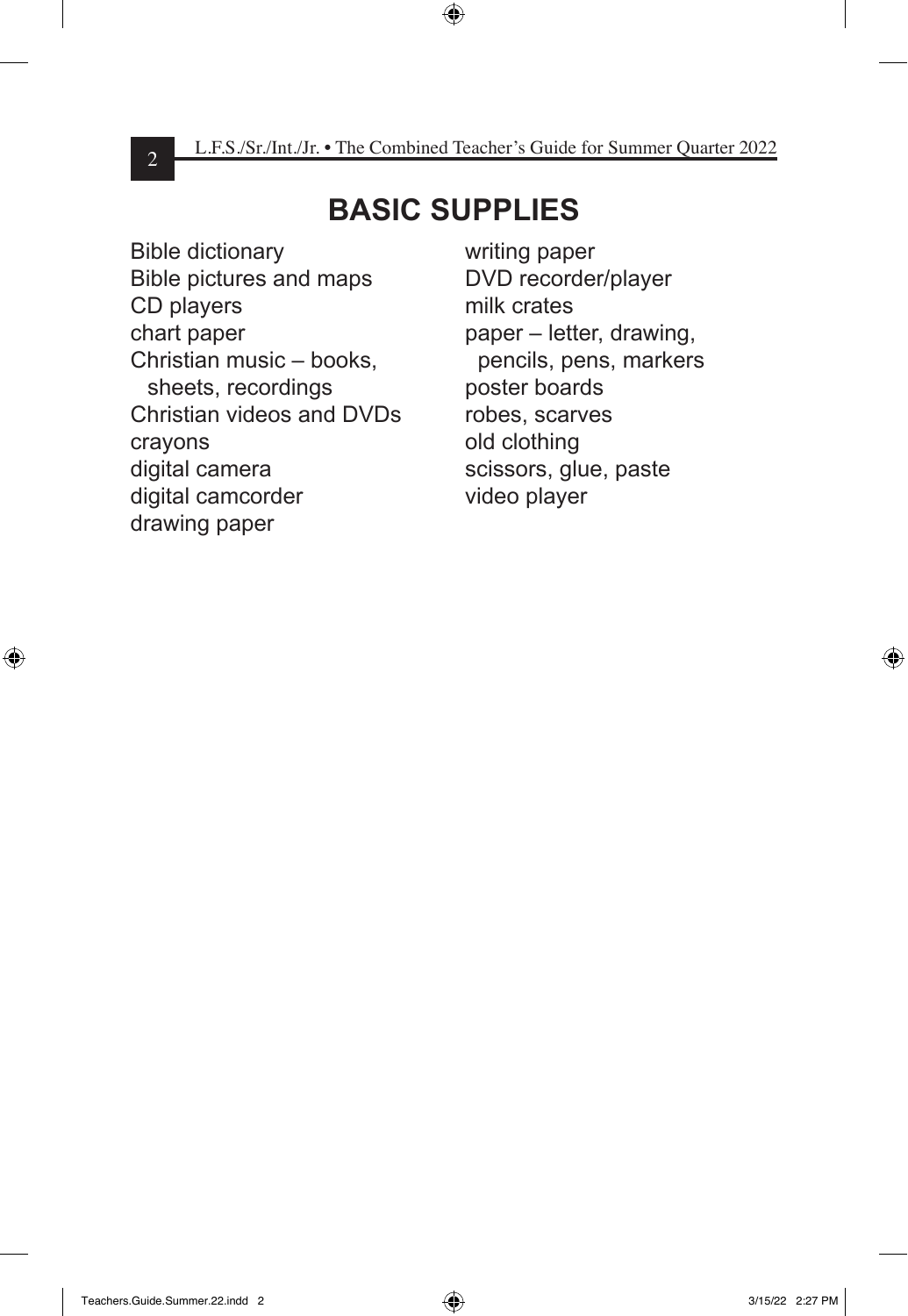# **The Teacher's Guide Liberating Faith Studies Summer Quarter: June – August 2022 Prepared by Rev. Lionel Merritt**

# **God Foretells Destruction**

**Lesson 1 June 5, 2022**

**Lesson Scripture:** Isaiah 47

**Focus Scripture:** Isaiah 47:10-15

**Key Verse:** Such to you are those with whom you have labored, who have trafficked with you from your youth; they all wander about in their own paths; there is no one to save you. Isaiah 47:15

# **Key Terms**

- **• Enchantments** The condition of being put under a spell; something that delights or charms; great delight.
- **• Sorceries** Magic formed with the supposed aid of evil spirits; witchcraft.
- **• Stubble** The lower ends of stalks of grain left in the ground after the grain is cut; any short, rough growth.
- **• Sennacherib** (sen-*nack*-er-ib)

**Sweyn** (svehn)

# **Introduction**

**The Summer Quarter (June–August 2022)** looks at creation in its broadest sense. As the teacher, the leader of discussion and engagement, you want to help participants see God's creative power beyond the Genesis creation story. Show the participants God's hand in framing past, present, and future events in the world. God did not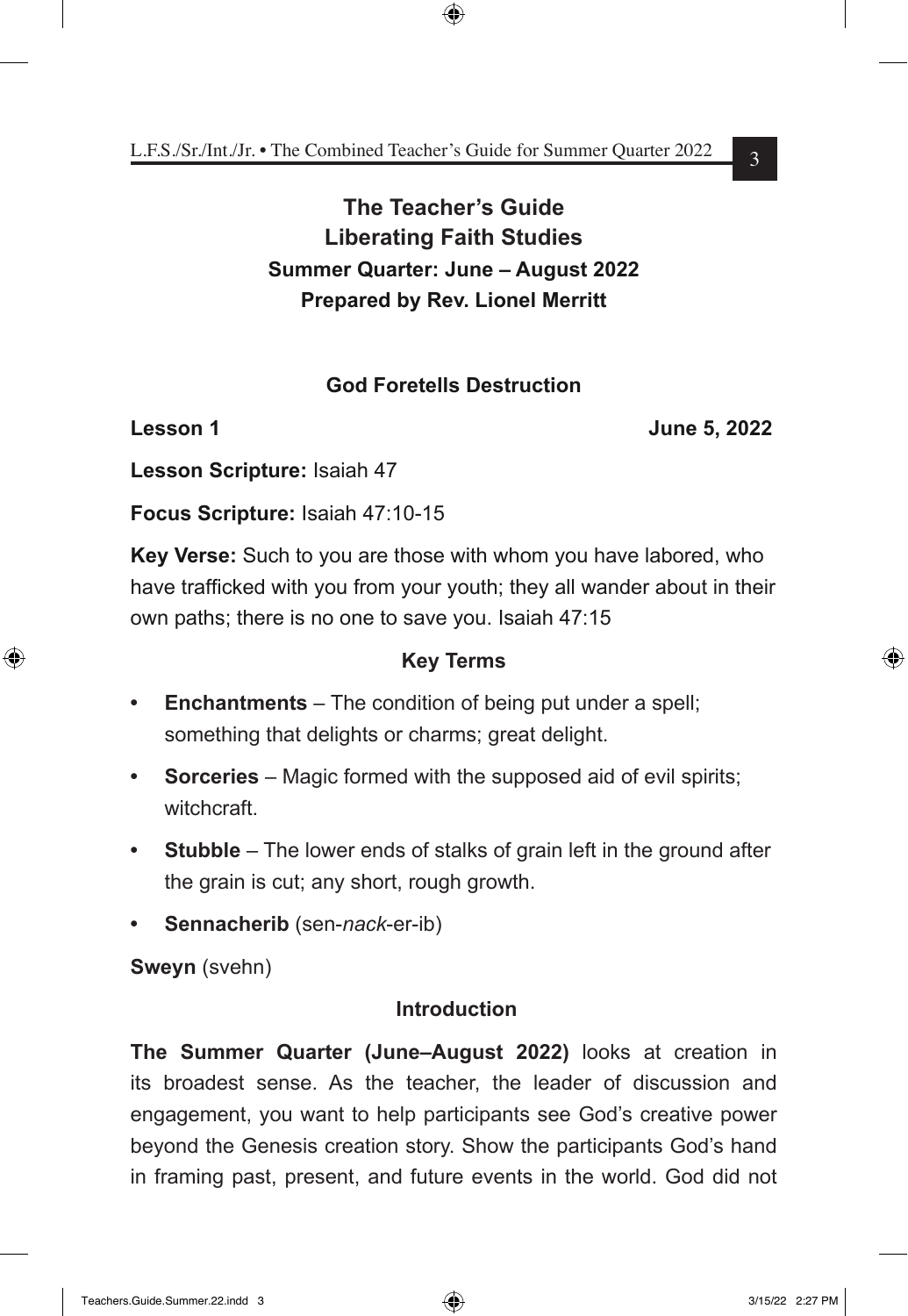create the world and leave it to humans to decide its fate. After the Genesis creation, God remained in the world, working with humanity to bring about events, which ultimately led to God's supreme reign over heaven and earth.

Let the group headings guide you in focusing the lessons on the work of God the Father (Group 1, Old Testament), God the Son (Group 2, the Gospels), and God the Trinity in eternity (Group 3, Revelations).

For lesson 1, note that the same God who allowed the Babylonians to capture and enslave Israel now forecast relief and deliverance for Israel from the same Babylonians. This brings out a characteristic of God that some people find hard to accept. The God of love may, for our good, allow pain and suffering. Yet the Lord is there to provide relief when we learn our lesson and return to our creator.

**Lesson Goals:** By the end of this lesson, students will be able to:

- 1. Understand why God would destroy Babylon.
- 2. Grapple with the destructiveness of delighting in power and pleasure.
- 3. Repent from thoughts, actions, and feelings that separate believers from God.

# **Teaching Strategies**

Here are some strategies and exercises that will help bring out key points of the lesson.

- 1. As preparation, get a copy of the video "Drive Sober or Get Pulled Over" from any video-sharing website. This video depicts people who think they will not get caught for impaired driving. Use this video to discuss why people think they can get away with evil, sinful behavior. Make the point that disobeying God has consequences.
- 2. As the Babylonians were punished for their arrogant pride, help the class look at humility and pride issues. Give the class some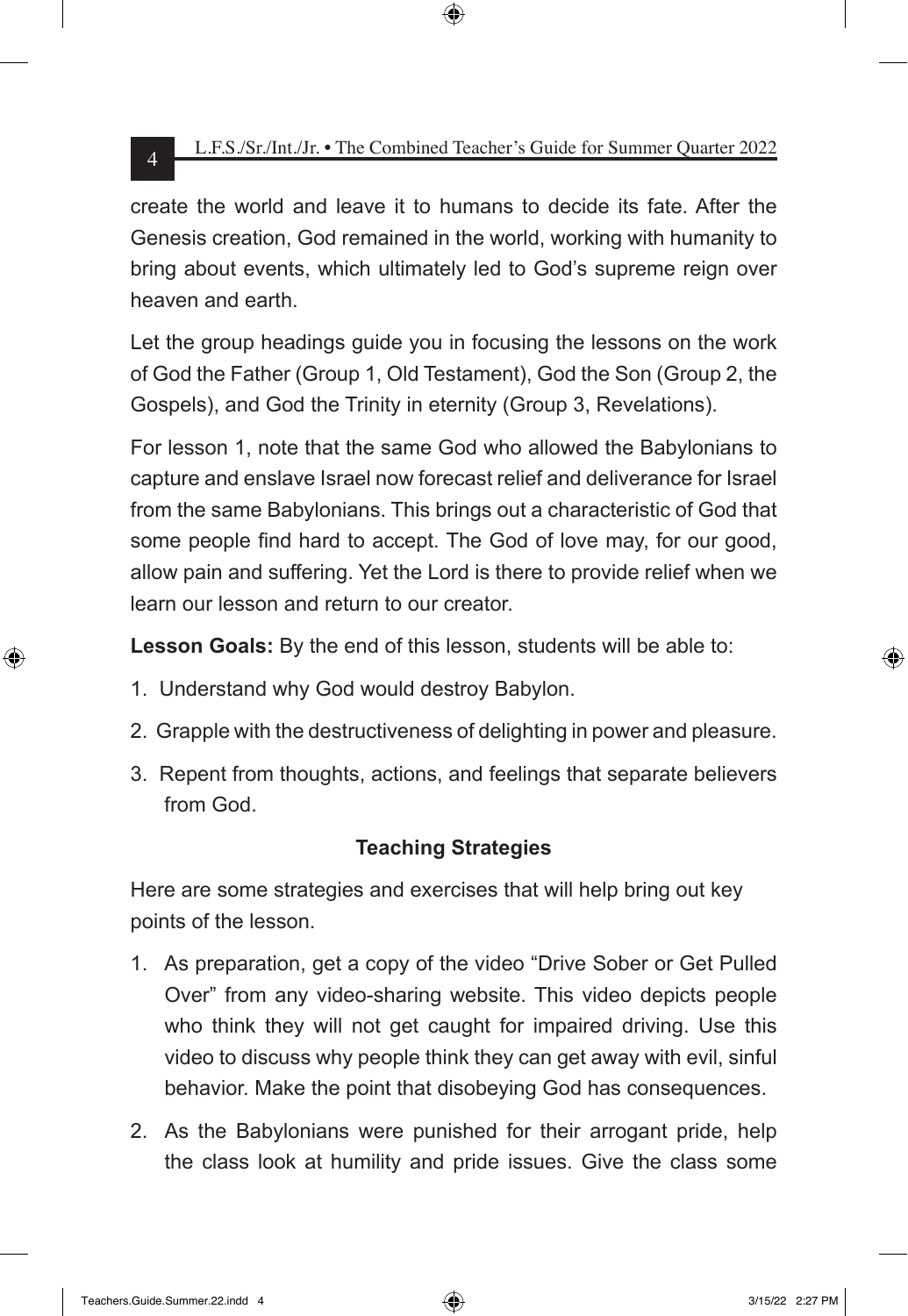sayings that relate to humility. Let the class identify the sayings. Using points from the text, discuss how God may humble someone who defies divine authority.

- 3. Here is a fun exercise. Have a participant read the six verses of the text aloud slowly. As they do so, have the rest of the class quickly stand up and sit down every time the word "you" or "your" is read. Afterward, ask, "Has anyone ever accused you of believing that everything was about you?" Point out what happened to Babylon because they believed everything was about them. Stress the portions of the text which described Babylonian arrogance and its consequences.
- 4. After reading the text, divide the class into small groups. Ensure each group has access to a concordance (hard copy or digital version). Have the groups look for references to Babylon in other parts of the scriptures. Ask the groups to comment on the things said about Babylon, and why do they think there are so many references to this one empire?
- 5. Lead the class in a discussion on how people display arrogance. Is excessive talk about oneself a sign of arrogance? What other signs of this sin come to mind?

# **God Foretells of Redemption**

**Lesson 2 June 12, 2022**

**Lesson Scripture:** Isaiah 49:1-17

**Focus Scripture:** Isaiah 49:1-13

**Key Verse:** Thus says the Lord: In a time of favor I have answered you, on a day of salvation I have helped you; I have kept you and given you as a covenant to the people, to establish the land, to apportion the desolate heritages. Isaiah 49:8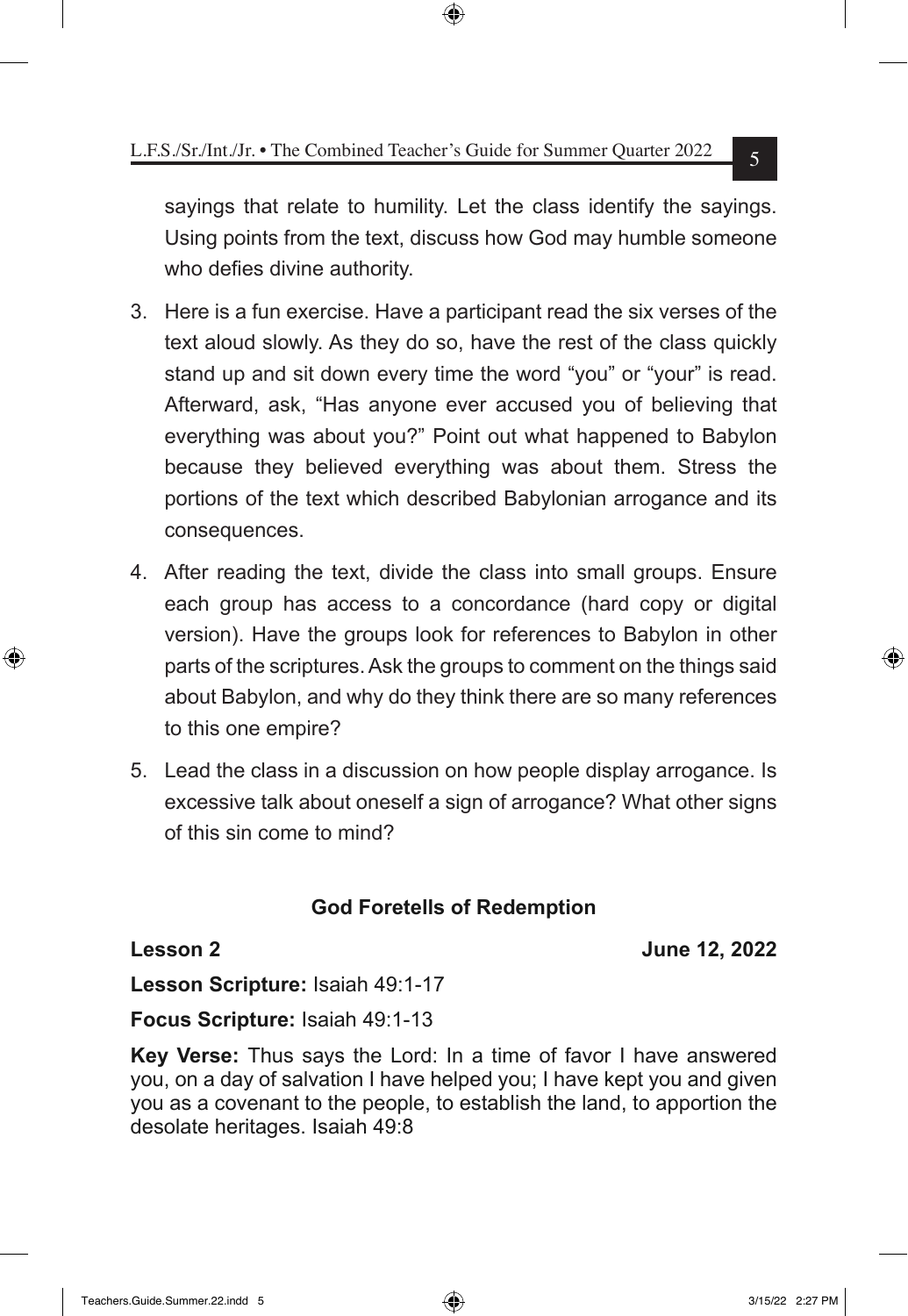## **Key Terms**

- **• Jacob** Father of the 12 ancestors of the 12 Israelite tribes; son of Isaac and Rebekah; twin of Esau; name later changed to Israel.
- **• Abhorred** Shrunk away from with horror; feel disgust for; hate very much.
- **• Prostrate** To lay down flat; cast down; to make very weak or helpless.
- **Zion** Hill of Jerusalem; used to refer to the city of God or heavenly Jerusalem; Jewish people.
- **• Syene** (sahy-ee-nee) Modern Aswan in Egypt off the Nile River. **Introduction**

This lesson brings to the fore an intriguing aspect of prophecy. A prophetic message normally cuts across time spans. The message, to be relevant, must have direct meaning to the people to whom it is given. It has an application that relates directly to the people who hear the message. But the message will also have an application that reaches far beyond its current era. The text is, therefore, a classic prophetic message. It spoke directly to the needs of the people at the time it was given. Yet it had a greater message of promise and hope for the nation of Israel and all believers. Using Israel's situation, God promised the ultimate liberation to all believers. Keep this dual meaning of the text in mind.

The matter of the *Servant Songs* or *Servant Poem* can be very engaging. Let it not intimidate you or the class. The introduction to the lesson covers the scope of what you need for this study.

**Lesson Goals:** By the end of this lesson, students will be able to:

1. Understand that God's mission for the people of Israel is to show all people the way to God.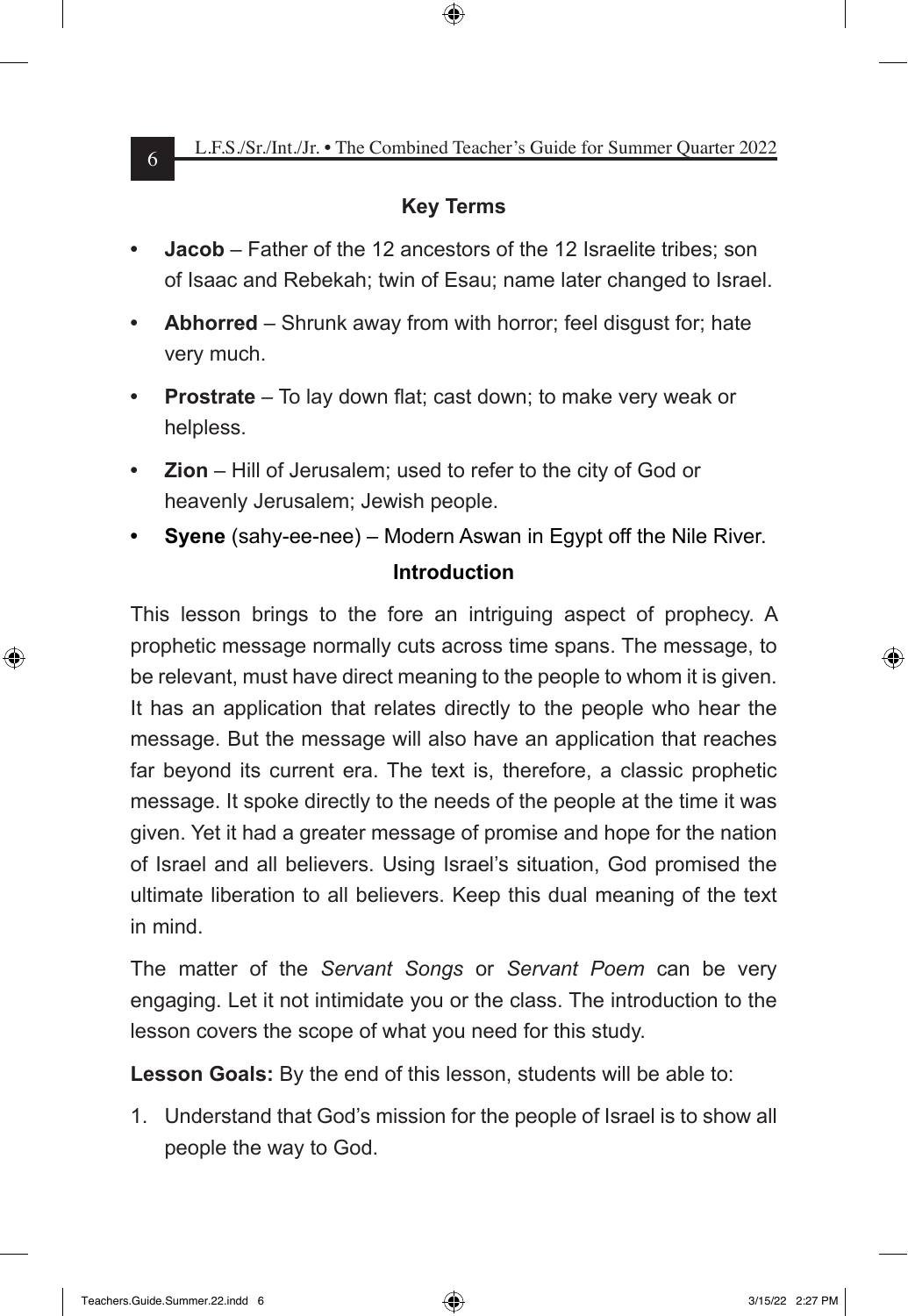- 2. Celebrate that all people who serve God are included in God's promises
- 3. Tell others about God's never-ending love and salvation for all people.

# **Teaching Strategies**

Here are some exercises that will help you bring out key points of the lesson.

- 1. Start by challenging the participants' view of the word "servant." Let participants give their images of a servant and the opposite of those images. Guide the class to appreciate that in the eyes of God, the word "servant" has a cherished meaning. You can link the image of a servant to verses like 1 Peter 5:5, "God opposes the proud but gives grace to the humble."
- 2. Divide the class into small groups and ask each group to identify the greatest leader of their country. They must give reasons for their selections. Then show why, in God's eyes, Jesus was the greatest of all leaders.
- 3. Give the class these headings: *Characteristics of the Servant*; *Mission of the Servant*; *Accomplishments of the Servant*. Next, read the lesson text aloud and ask class members to point out portions of the text that fit under these headings.
- 4. Again, divide the class into four groups, and give each group one of Isaiah's servant songs to read and summarize in a sentence or two (Isaiah 42:1-4; 49:1-13; 50:4-9; and 52:12–53:13).
- 5. Play the classic contemporary Christian song "I Am a Servant" (written by Larry Norman, popularized by Nancy Honeytree) or a similar servant song from a CD or music-sharing site. Use this song as a closing prayer of commitment to serve God and others as Jesus did.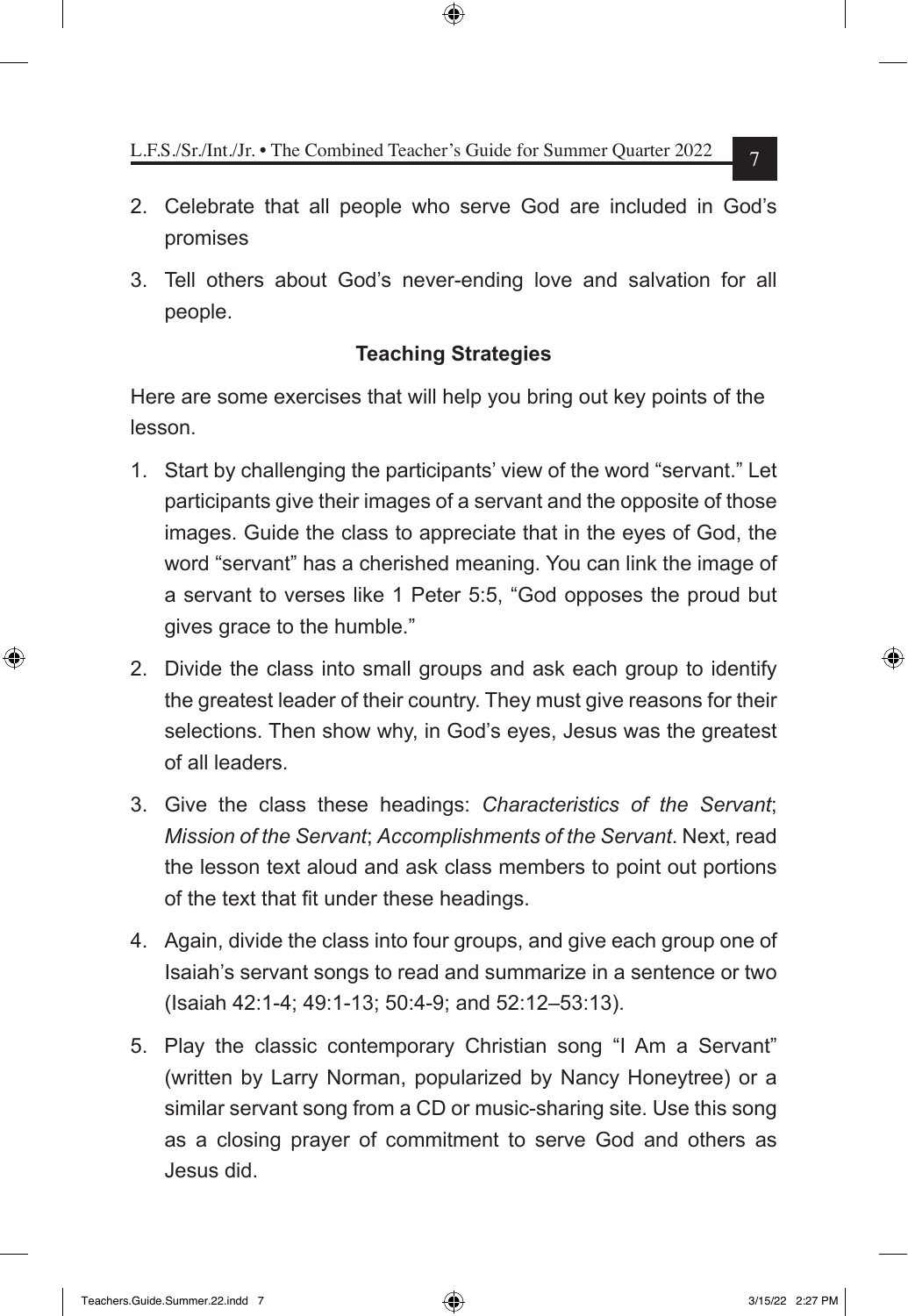# **God's Restored People Shall Prosper**

**Lesson 3 June 19, 2022**

**Lesson Scripture:** Isaiah 49:18-26

**Focus Scripture:** Isaiah 49:18-23

**Key Verse:** Then you will know that I am the Lord; those who wait for me shall not be put to shame. Isaiah 49:23c

# **Key Terms**

**Barren** – Not producing anything; not able to bear offspring, yield fruit or seeds; without interest.

**Artaxerxes** (ar-tuh-*zerk*-seez)

**Belshazzar** (bel-*shazz*-er)

**Nabonidus** (nab-uh-*nye*-dus)

# **Introduction**

In this age of social media, we see and hear from many persons who claim prophetic anointing. This lesson underscores the key elements of a true prophecy. As noted in the lesson's introduction, true prophecy has identifiable detail and elements of divine intervention. Also, true prophecy is consistent with God's character and the scriptures. Use the lesson to bring the class face to face with the elements of God's prophetic messages and the truth and grace surrounding those messages.

**Lesson Goals:** By the end of this lesson, students will be able to:

- 1. Identify relationships in which individuals or congregations have experienced God's restoration.
- 2. Find comfort in the plans God has for the lives of believers.
- 3. Proclaim God's justice and mercy for God's people.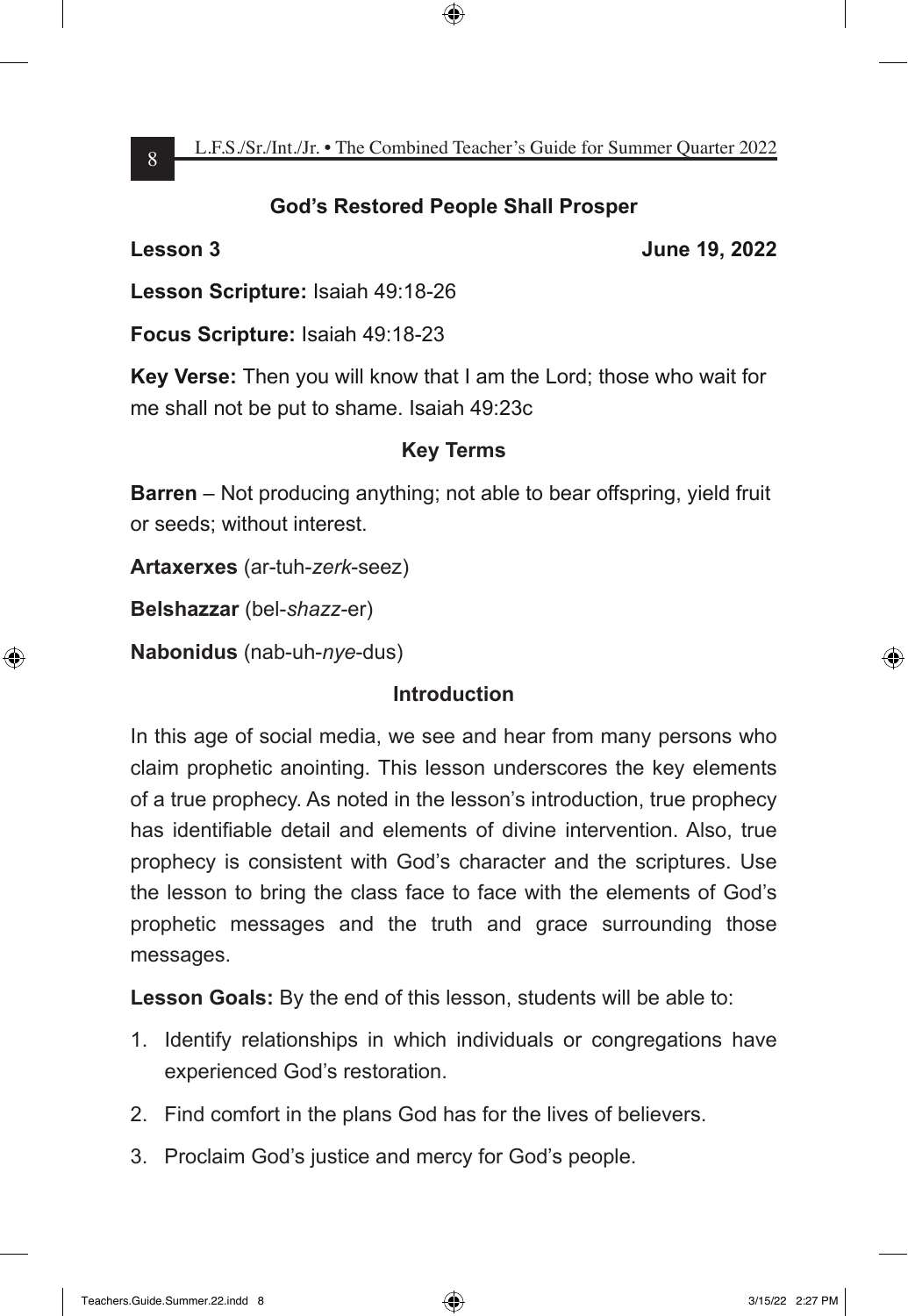# **Teaching Strategies**

These exercises will help the class focus on key aspects of the lesson.

- 1. Take the class down memory lane with children's stories which start with "Once upon a time" and end with "Happily ever after." Let the class identify favorite fairy tales that fall into this category. Then get them to discuss why real-life stories do not always follow this happy pattern. How should this impact our attitude to the events of life?
- 2. Ask the class about movies where the world is seen as a place of great suffering and injustice. Examples are *1984*, *Fahrenheit 451*, *Minority Report*, and *Metropolis*. Use these movies to discuss why we fear that the world will worsen. Contrast this with what the Bible tells us is the only way the world will become better.
- 3. Make copies of the lesson text for class members. Have participants underline every word that describes a relationship in the text (bride, inhabitants, children, etc.). How will each of these relationships reach their full potential in the world brought about by God's servant?
- 4. Have a volunteer read the lesson text aloud. Point out that the reason for all the events described happening is so that people "will know that I am the Lord" (v. 23). Help participants use an online concordance to look up other uses of that phrase in the Old Testament, then discuss what events have occurred to let us know that God is the Lord of all.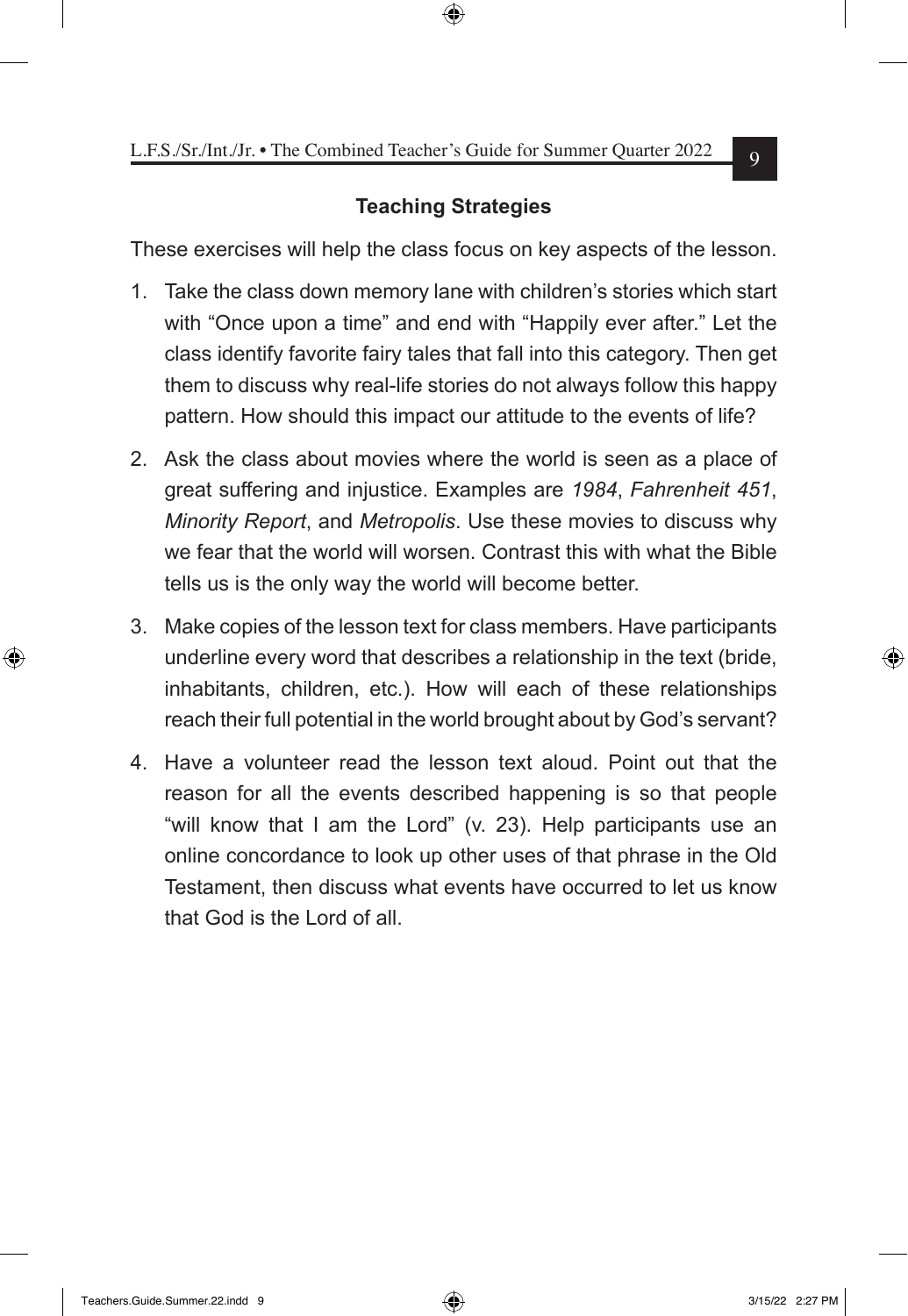#### **Senior Lessons**

### **Summer Quarter: June – August 2022**

### **Prepared by Dr. Dennis Dickerson, Jr.**

# **God Foretells Destruction**

#### **Lesson 1 June 5, 2022**

**Lesson Scripture:** Isaiah 47

**Focus Scripture:** Isaiah 47:10-15

**Key Verse:** You felt secure in your wickedness; you said, "No one sees me." Isaiah 47:10a

# **Words to Know**

- **• Enchantments** the condition of being put under a spell; something that delights or charms; great delight
- **• Sorceries** magic formed with the supposed aid of evil spirits; witchcraft
- **• Stubble** the lower ends of stalks of grain left in the ground after the grain is cut; any short, rough growth

**Lesson Goals:** By the end of this lesson, students will be able to:

- 1. Discern present-day practices and false gods that are not pleasing to God and obstruct people's relationship with God.
- 2. Regret the separation from God that results from sin.
- 3. Turn away from evil practices and worship God alone.

- 1. Discuss the geography of Babylon, Jerusalem, the Persian Empire, etc.
- 2. Bring in newspapers or review different news outlets on smartphones. Look for stories of people who became arrogant and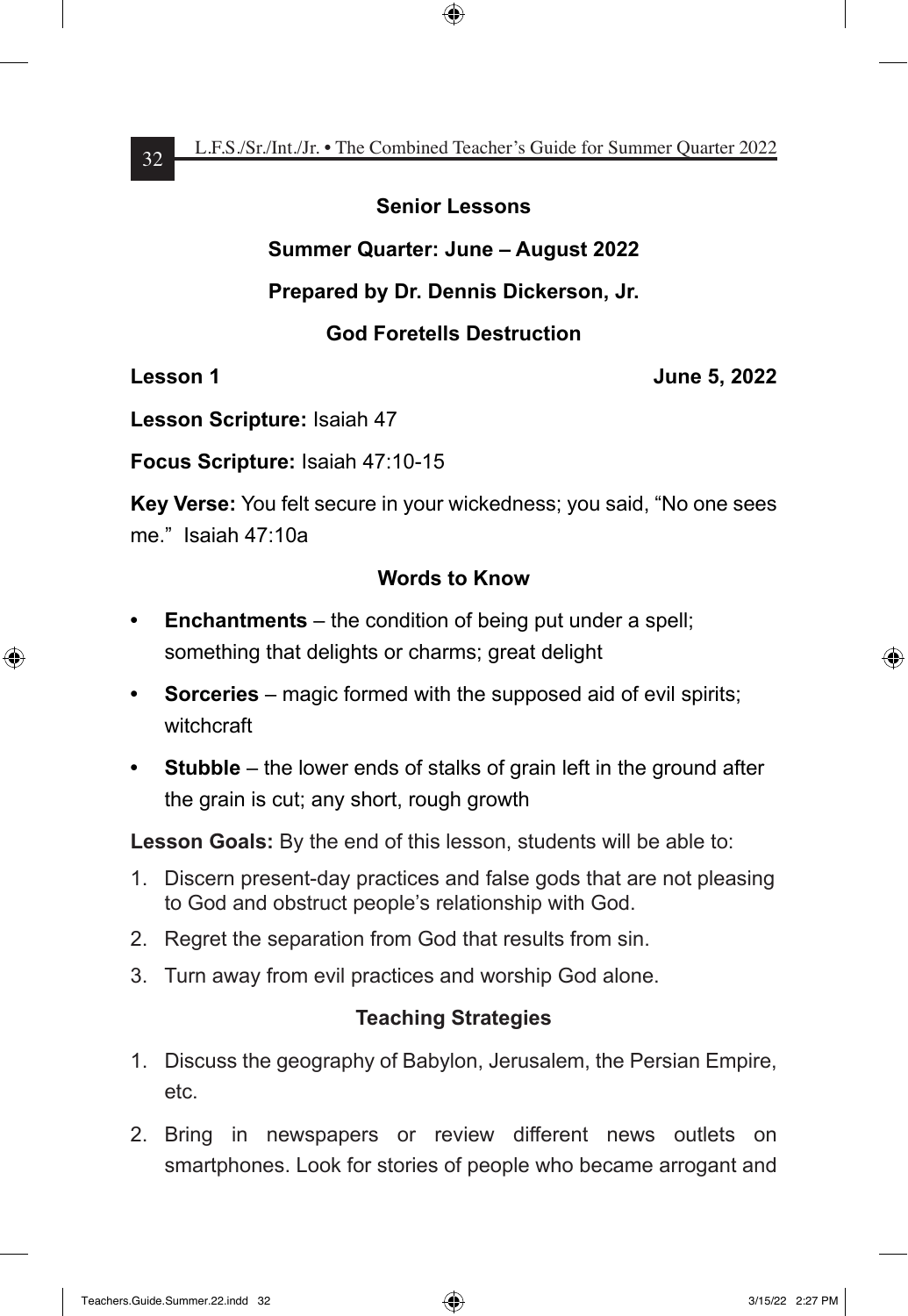allowed corruption to control them. Discuss what these stories have in common with one another. Ask what qualities lead some people to allow this to happen while others resist.

- 3. Discuss the qualities and characteristics of a person who is able to resist arrogance and temptations that lead to sin and corruption.
- 4. Contrast "wicked Babylon" to righteous Israel or godly Zion. Use parallel language and imagery for the person of virtue who resists arrogance and corruption. Print copies of the Isaiah text and your newly constructed description for participants to take with them and display where they will see them.

### **Resources:**

Introduction video for the book of Isaiah: https://www.youtube.com/ watch?v= TzdEPuqgQg

Video on the Babylonian conquest: https://www.youtube.com/ watch?v=xrmTw0WroQ8

# **God Foretells Redemption**

**Lesson 2 June 12, 2022**

**Lesson Scripture:** Isaiah 49:1-17

**Focus Scripture:** Isaiah 49:1-13

**Key Verse:** I will give you as a light to the nations, that my salvation may reach to the end of the earth. Isaiah 49:6c

#### **Words to Know**

- **• Jacob** father of the 12 ancestors of the 12 Israelite tribes; son of Isaac and Rebekah; twin of Esau; name later changed to Israel
- **• Abhorred** shrunk away from with horror; felt disgust for; hate very much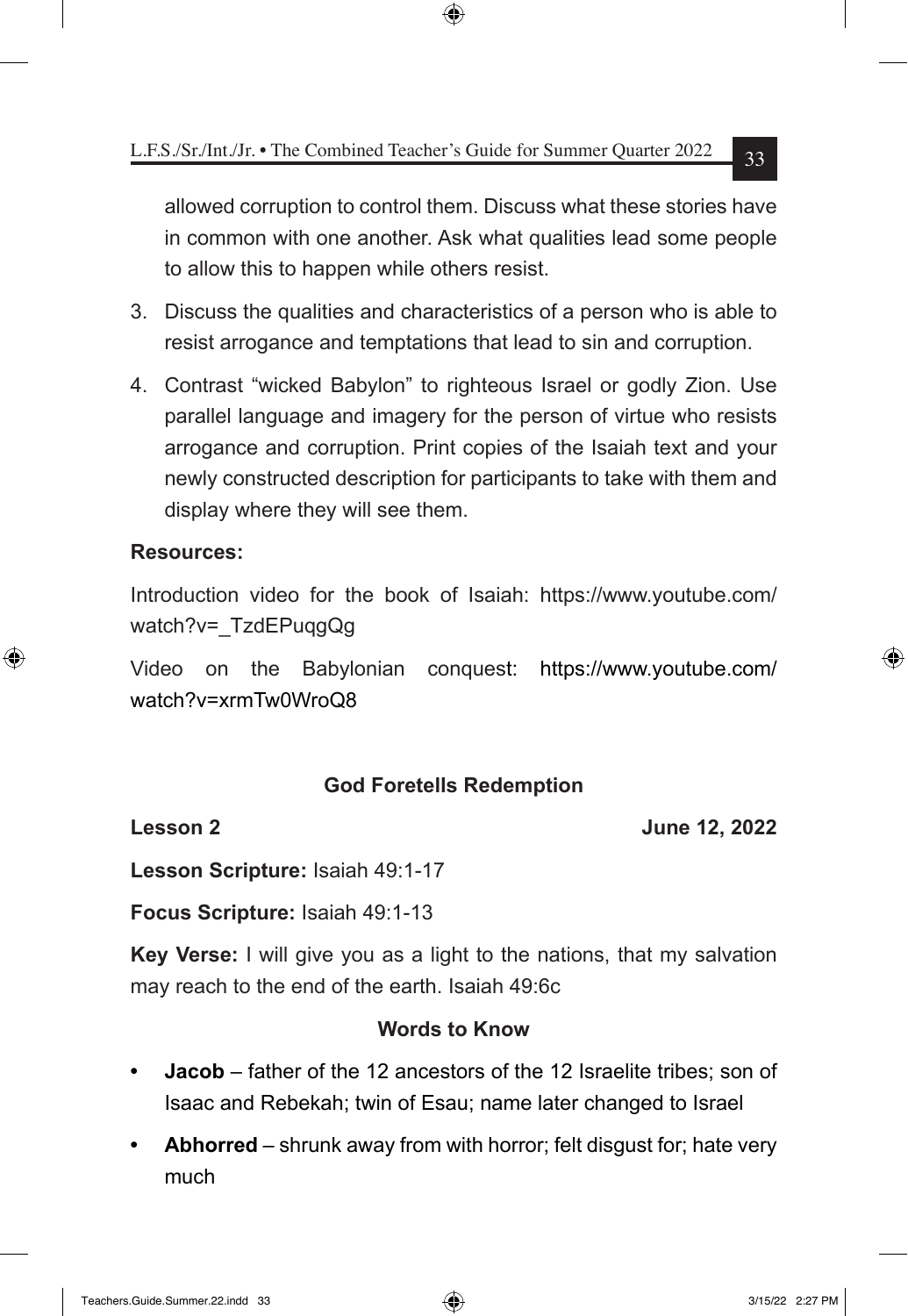- **• Prostrate** to lay down flat; cast down; to make very weak or helpless
- **• Zion** hill of Jerusalem; used to refer to the city of God or heavenly Jerusalem; Jewish people
- **• Syene** (sahy-ee-nee) Modern Aswan in Egypt off the Nile River

**Lesson Goals:** By the end of the lesson, students will be able to:

- 1. Explore the false security they find in people and things.
- 2. Appreciate that all people who serve God are included in God's promises.
- 3. Create opportunities to praise God for the plan of redemption.

- 1. I nvite youth to make a list of things they couldn't live without on paper you've provided. Leave the directions intentionally vague. Once participants have completed their lists, invite them to use highlighters of different colors to indicate which things they literally couldn't live without, which things they wouldn't want to live without, and which things they really could live without if they had to. Discuss why we feel this way about things we own or have.
- 2. Provide an LED candle (inexpensive at dollar stores) for each participant. Consider the metaphor in verse 6: "I will give you as a light to the nations, that my salvation may reach to the end of the earth." Invite participants to suggest ways they could live this metaphor to be a light, writing responses on the board or newsprint. Suggest that participants take the candles with them as a reminder to be light with their lives.
- 3. Give participants paint and paper and/or colored pencils and paper. Invite them to choose one of the colorful imagery from this text and draw a picture that uses the imagery and also makes evident a meaning of the text. For example, verse 2 has imagery of a mouth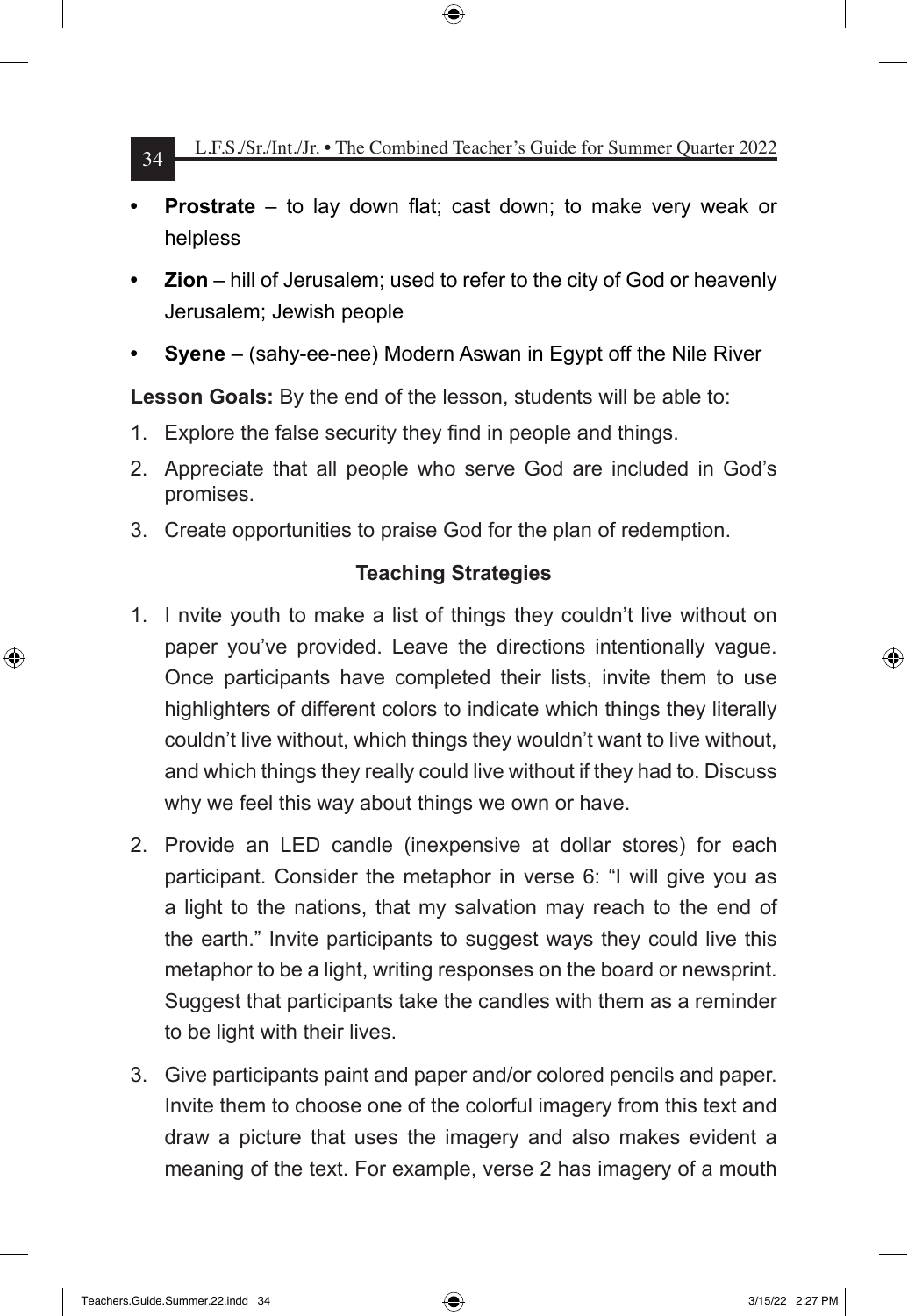like a sharp sword, or verse 9 has imagery of prisoners being told to come out or those in darkness invited to show themselves. Discuss the art, and display it for the rest of the congregation to appreciate.

#### **Resource:**

Video of the history of Israel and Judah: https://www.youtube.com/ watch?v=ZybFYikBMLg

# **God's Restored People Shall Prosper**

**Lesson 3 June 19, 2022**

**Lesson Scripture:** Isaiah 49:18-26

**Focus Scripture:** Isaiah 49:18-23

**Key Verse:** Thus says the Lord God: I will soon lift up my hand to the nations, and raise my signal to the peoples, and they shall bring your sons in their bosom, and your daughters shall be carried on their shoulders. Isaiah 49:22

#### **Word to Know**

**Barren** – not producing anything; not able to bear offspring, yield fruit or seeds; without interest

**Lesson Goals:** By the end of this lesson, students will be able to:

- 1. Identify personal relationships in which people experienced God's restoration.
- 2. Desire to live in the promises of God.
- 3. Proclaim God's justice and mercy for God's people.

# **Teaching Strategies**

1. This text puts the struggles of the people of Zion in context in time and among its neighbors. Invite participants to share stories of the ways in which they have been able to put struggles in a larger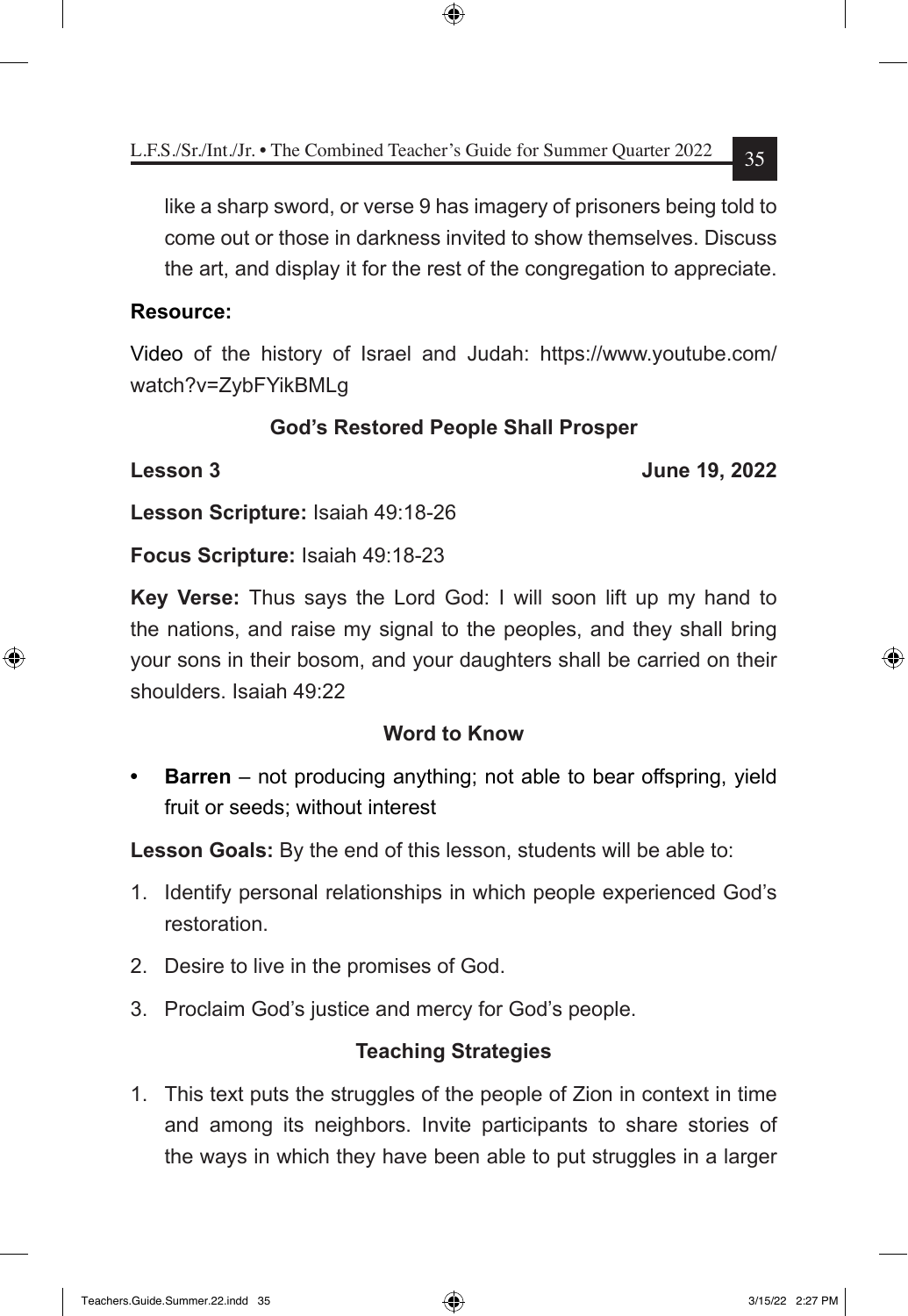context that helps them make sense. Remind participants that only the person who has suffered can give meaning to their suffering and urge them not to offer trite answers or impose meaning on others. Summarize the stories and meaning in a sentence each (an example might be something like "I once was lost but now I'm found") using different styles of writing to create a collage.

- 2. Using pastels or other art supplies, engage participants in creating scenes from the text as they imagine them. The poetic imagery and visual nature of the text lends itself to imagining the scenes. Share the art with the rest of the congregation.
- 3. Provide sidewalk chalk and/or spray chalk and spend some time walking through the neighborhood around the church writing or spraying words of hope (peace, joy, grace, hope, love, etc.) on the public sidewalks as a way of encouraging neighbors in the midst of a dystopian time that God's promises are sure and will be fulfilled in the fullness of time.

#### **Resource:**

Video on the Babylonian exile: https://www.youtube.com/ watch?v=XzWpa0gcPyo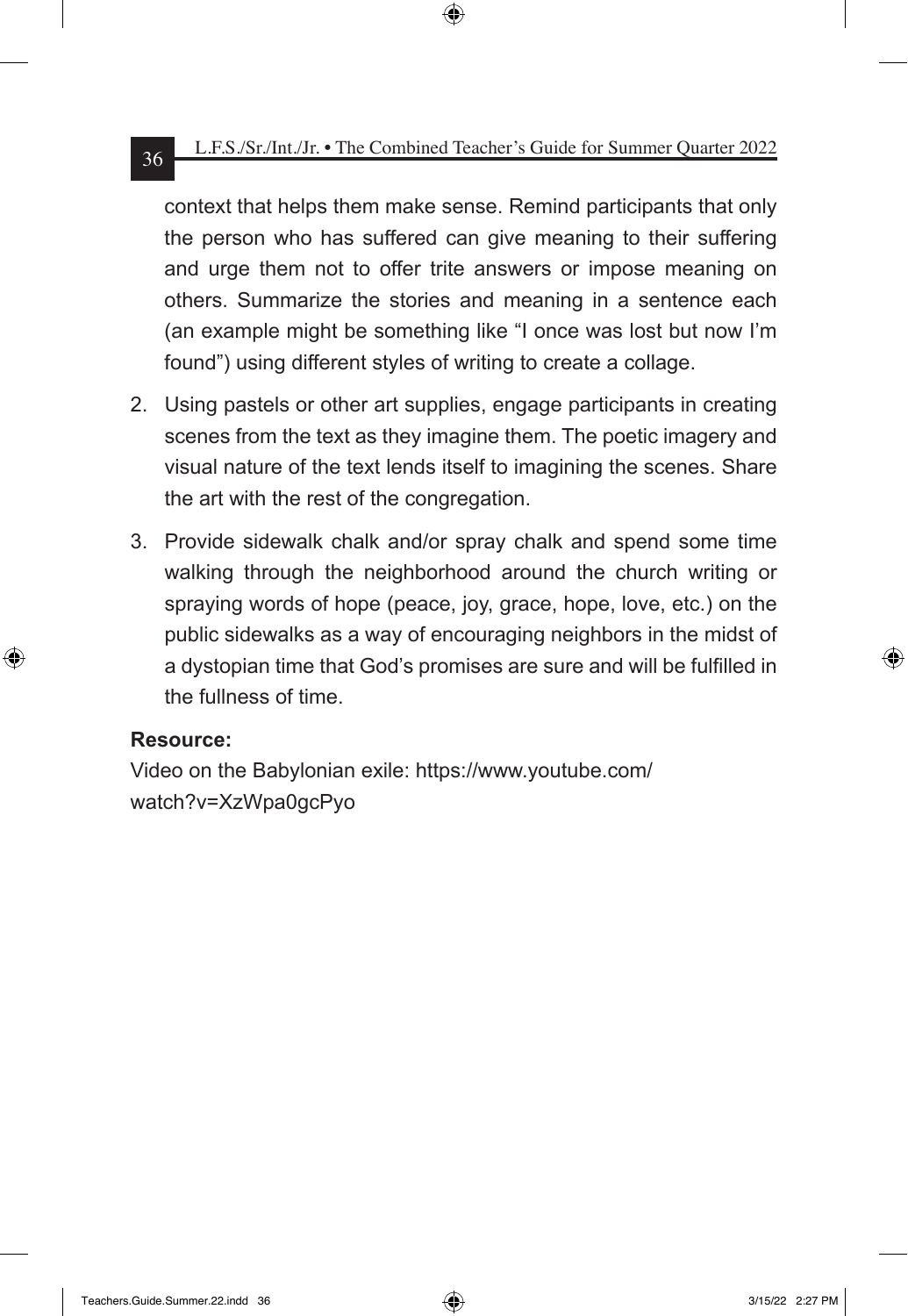#### **Intermediate Lessons**

#### **Summer Quarter: June 2022 – August 2022**

### **Prepared by Faith M. Waters**

#### **God Foretells Destruction**

**Lesson 1 Designation 1 June 5, 2022** 

**Lesson Scripture:** Isaiah 47

**Focus Scripture:** Isaiah 47:10-15

**Key Verse:** You felt secure in your wickedness; you said, "No one sees me." Isaiah 47:10a

### **Vocabulary**

- • **Wickedness** The quality of being evil or morally wrong.
- • **Astray** To move away from the correct path or direction.
- **Charm** To use magic power to change a situation.
- • **Enchantments** The state of being under a spell.
- **Sorceries** The art, practice, spells of a person who is supposed to exercise supernatural powers through the aid of evil spirits.
- **Stubble** The short, stiff stalks of grain or hay remaining on a field after the harvest.

**Lesson Goals:** By the end of this lesson, students will be able to:

- 1. Learn why God destroyed Babylon.
- 2. Reflect on how sin separates us from God.
- 3. Repent of sin and worship God alone.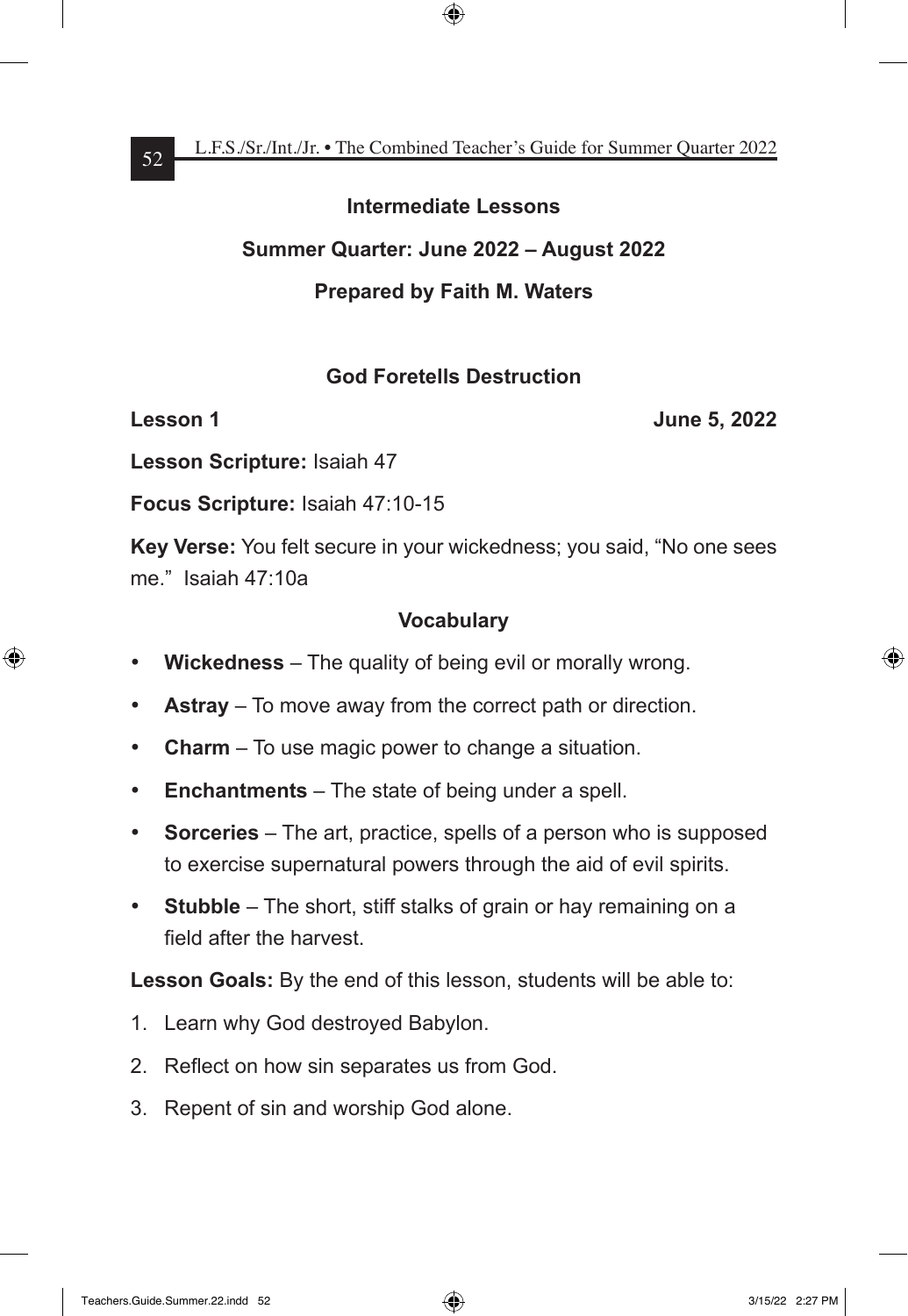- 1. Be mindful that Isaiah 1:1–39:8 is a word of judgement for sin. Isaiah 40:1–66:24 are words of forgiveness, comfort, and hope. The second half of Isaiah contains a message of hope in the coming of the Messiah. He describes the Messiah as suffering servant and a sovereign Lord.
- 2. After the opening prayer, let the class play a game. Bring a game, such as Jenga (buy online at Amazon or go to a local store), to class. Allow the class to play the game and time how long it takes before the blocks collapse. Say to class, "When we sin, a part of us is removed and makes us unstable. Eventually, as we continually sin it leads to our collapse and destruction." As an alternative, if you are conducting classes via Zoom, Google "Online Zoom Games" to find a game. Or ask the class for recommendations in advance.
- 3. Babylon's doom symbolizes the destruction of the Satanic world system at the advent of Israel's king and kingdom.
- 4. Babylon used astrologers, stargazers, sorcerers, and magicians more than any other nation. But they are useless idols. Read Daniel 2:2,10 as an example of King Nebuchadnezzar's reliance on astrologers, magicians, sorcerers, etc.
- 5. God chose Cyrus to overthrow Babylon. His victory led to the return of some of the Israelites to Zion (Jerusalem) to start the rebuilding process.
- 6. The supernatural work of God in the world confirms God's greatness and the truth of Isaiah's prophecies that there are consequences for every action.
- 7. God gave Moses and the Israelites the Ten Commandments from Mount Sinai. The first commandment in Exodus 20:1-5 warns the people to not have any other gods. But the Israelites violated this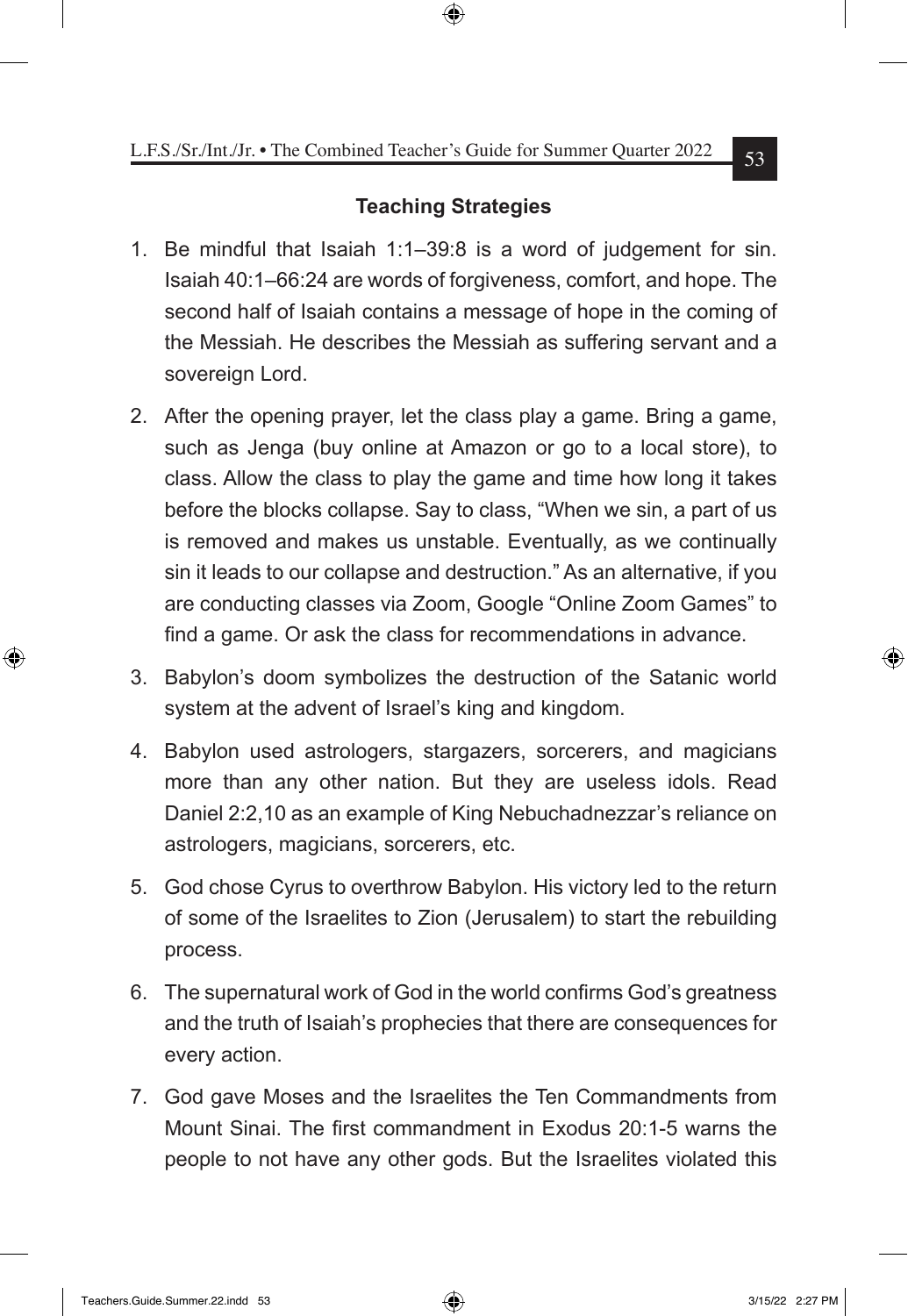commandment and did not repent. God gave them warnings but they ignored him.

8. This text is a poem likely constructed by Isaiah (chapters 40–66) as a break in God's assurance. Babylon is personified as a royal daughter, fallen from her lofty status and forced to serve as a slave girl. Although Babylon was powerful at the time, its wickedness meant that it would surely fall.

**Resource:** Jenga puzzle game

# **God Foretells of Redemption**

**Lesson 2 June 12, 2022**

**Lesson Scripture:** Isaiah 49:1-17

**Focus Scripture:** Isaiah 49:1-13

**Key Verse:** "I will give you as a light to the nations, that my salvation may reach to the end of the earth." Isaiah 49:6c

#### **Vocabulary**

- • **Vanity** Emptiness, falseness.
- **Salvation** Deliverance from sin through the sacrifice and suffering of the Messiah.
- • **Abhorred** To regard with disgust and hatred.
- **Prostrate** To lay stretched out on the ground with one's face downward.
- **Covenant** A contract or agreement between two parties.
- • **Compassion** A feeling of pity or sorrow for another's suffering. It is one of God's characteristics, as well as a characteristic of **Christians**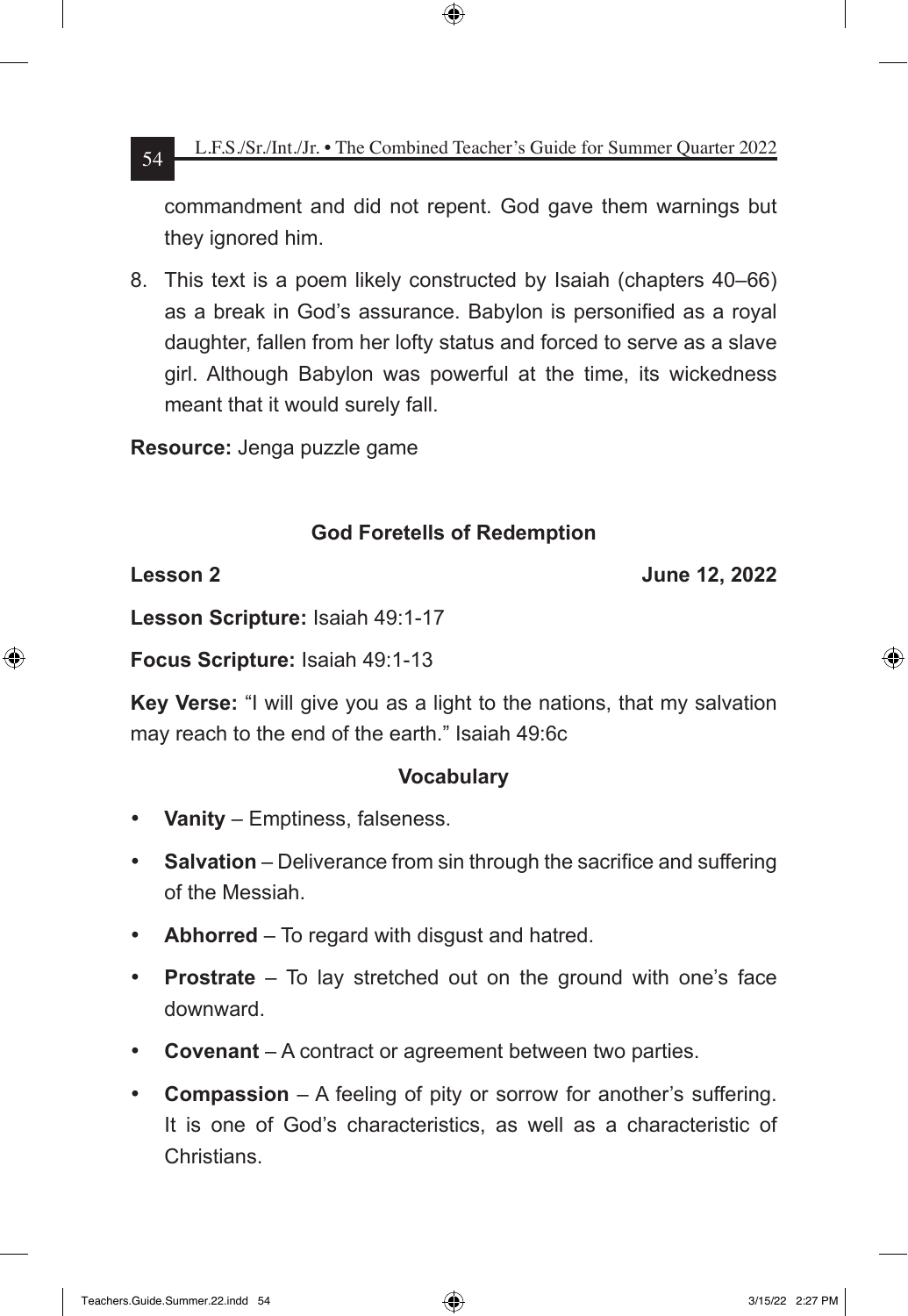Syene – Pronounced: si-e'-ni.

**Lesson Goals:** By the end of the lesson, students will be able to:

- 1. Study the reasons we put our trust in people and things rather than God.
- 2. Be grateful that all people who serve God are included in God's promises.
- 3. Praise God and share with others God's plan for redemption through the Messiah.

- 1. In the **Life Application** section, after the class makes their lists of things they cannot live without, ask the following questions: a) What things can you literally not live without? b) What are the things you would not want to live without? c) What things can you really live without if you had to? As they answer each question, tell them to use different colored highlighter markers to highlight each response. Discuss why we have placed such value and feelings on things we own or have.
- 2. The servant is defined both in relation to the restoration of Israel and as a light to the nations. The servant's restoration demonstrated the sovereignty of the Lord in the world.
- 3. The covenant God made with Israel is fulfilled when they are released from captivity to return through the wilderness to their homeland in a second exodus. It is symbolically like the Israelites' exodus from Egypt and God's provision, protection, and guidance as they journeyed in the wilderness (Isaiah 40:3-5).
- 4. God used King Cyrus of Persia as an instrument in his dealing with Israel being released from captivity and restored.
- 5. The nation of Israel was to be a kingdom of priests, but the Messiah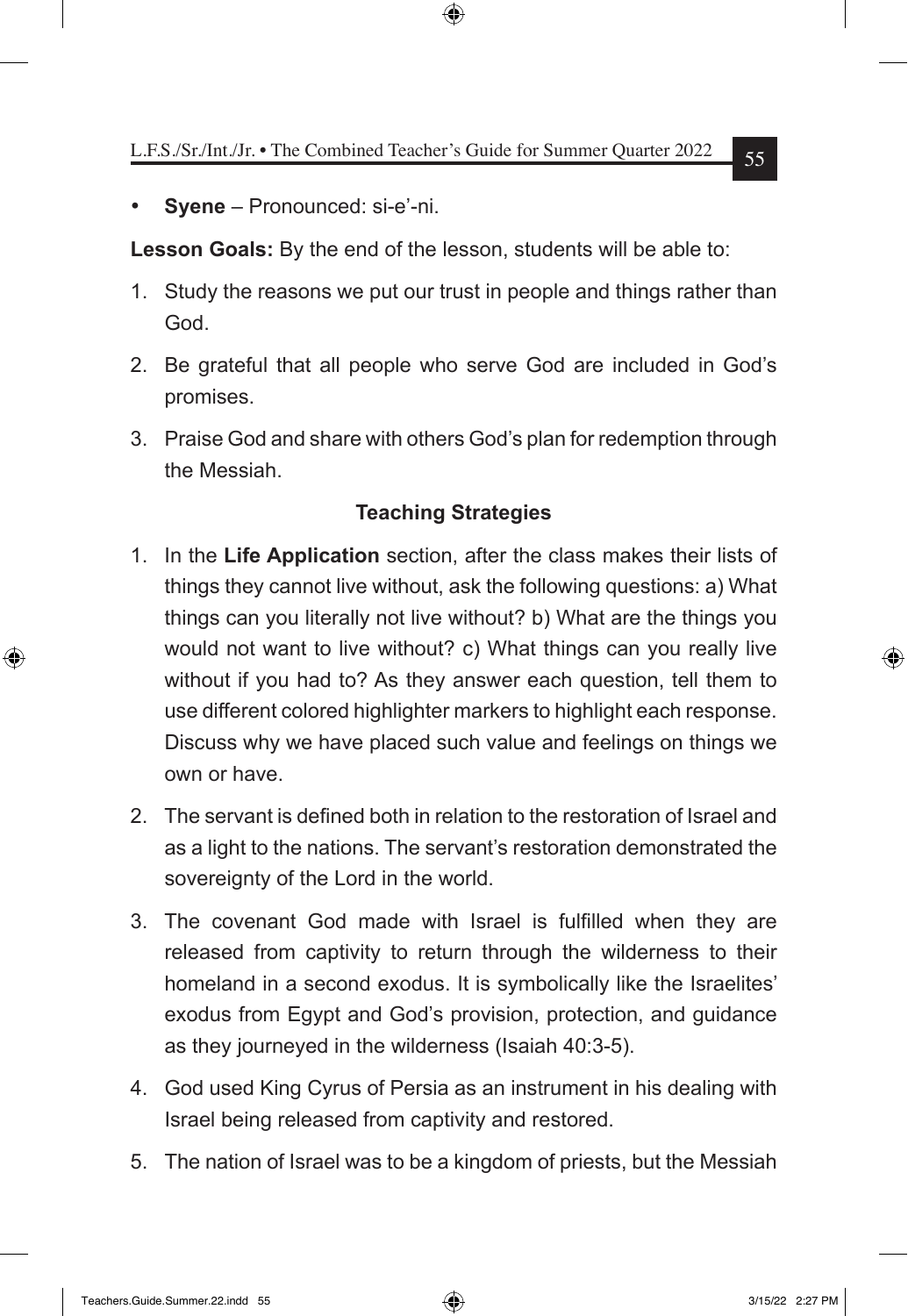would be the high priest who atoned for the sins of the world (Exodus 19:6; Isaiah 53:4-12).

- 6. Verse 13 is the conclusion that portrays the celebration of all creation at the restoration of Israel (Isaiah 44:23; 45:8).
- 7. Syene is in the Aswan region of southern Egypt.
- 8. Be sensitive towards those who have parents or guardians that work in the service industry. It may make them feel embarrassed to talk about it, in fear of their peers who may bully them.

**Resources:** Battery operated candles or flashlights; colored highlighter markers

# **God's Restored People Shall Prosper**

**Lesson 3 June 19, 2022**

**Lesson Scripture:** Isaiah 49:18-26

**Focus Scripture:** Isaiah 49:18-23

**Key Verse:** Thus says the Lord God: I will soon lift up my hand to the nations, and raise my signal to the peoples; and they shall bring your sons in their bosom, and your daughters shall be carried on their shoulders. Isaiah 49:22

# **Vocabulary**

- • **Desolate** A place that is deserted and has no people or animals.
- **Inhabitant** A person or animal that lives in or occupies a place.
- • **Bereavement** The period of grief and mourning after a death or other loss.
- • **Barren** The inability to produce offspring.
- • **Exiled** A person or group that has been expelled and barred from one's native country for punitive or political reasons.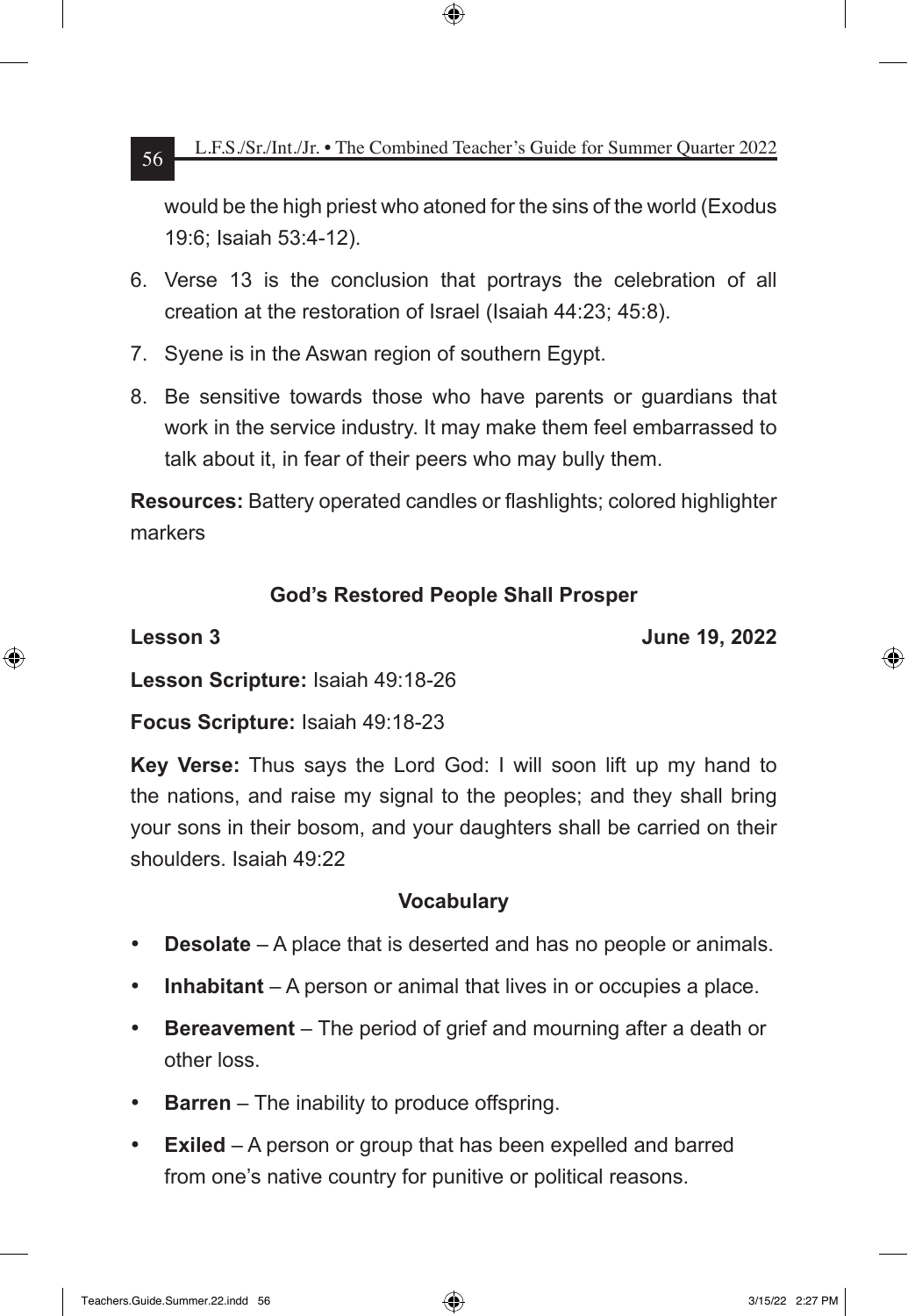**Shame** – A painful emotion caused by the consciousness of guilt.

**Lesson Goals:** By the end of this lesson, students will be able to:

- 1. Identify personal relationships that God has restored.
- 2. Appreciate that God's plans and purposes can be fulfilled in our lives when we are faithful.
- 3. Share with others God's promises of justice and mercy available for his people.

- 1. In the **Life Application** section, when discussing fairytales, some youth may not have heard or remember the stories. In preparation for class, research two or three to share with class through hardcopies or via YouTube.
- 2. Beautiful clothes and jewels represent strength and joy (Isaiah 49:18).
- 3. During the siege of Jerusalem by the Babylonians, the Israelites were forced to eat other humans (cannibalism) (Lamentations 4:10). God would punish Israel's oppressors by making them resort to cannibalism (Isaiah 49:26).
- 4. The raised hand of God reverses the hand of judgment extended against Israel (Isaiah 9:7–10:4). God's raised hand also recalls the banner that signals restoration (Isaiah 11:1–16).
- 5. This is a continuation of the second servant song of Isaiah, celebrating the redeemer of Israel. The imagery of the redeemer as the bridegroom and the redeemed as bride is seen in its fulfillment in Christ (Ephesians 5:23-32; Revelation 19:6-8).
- 6. June  $19<sup>th</sup>$  is Juneteenth. Research and share with class the history of the celebration.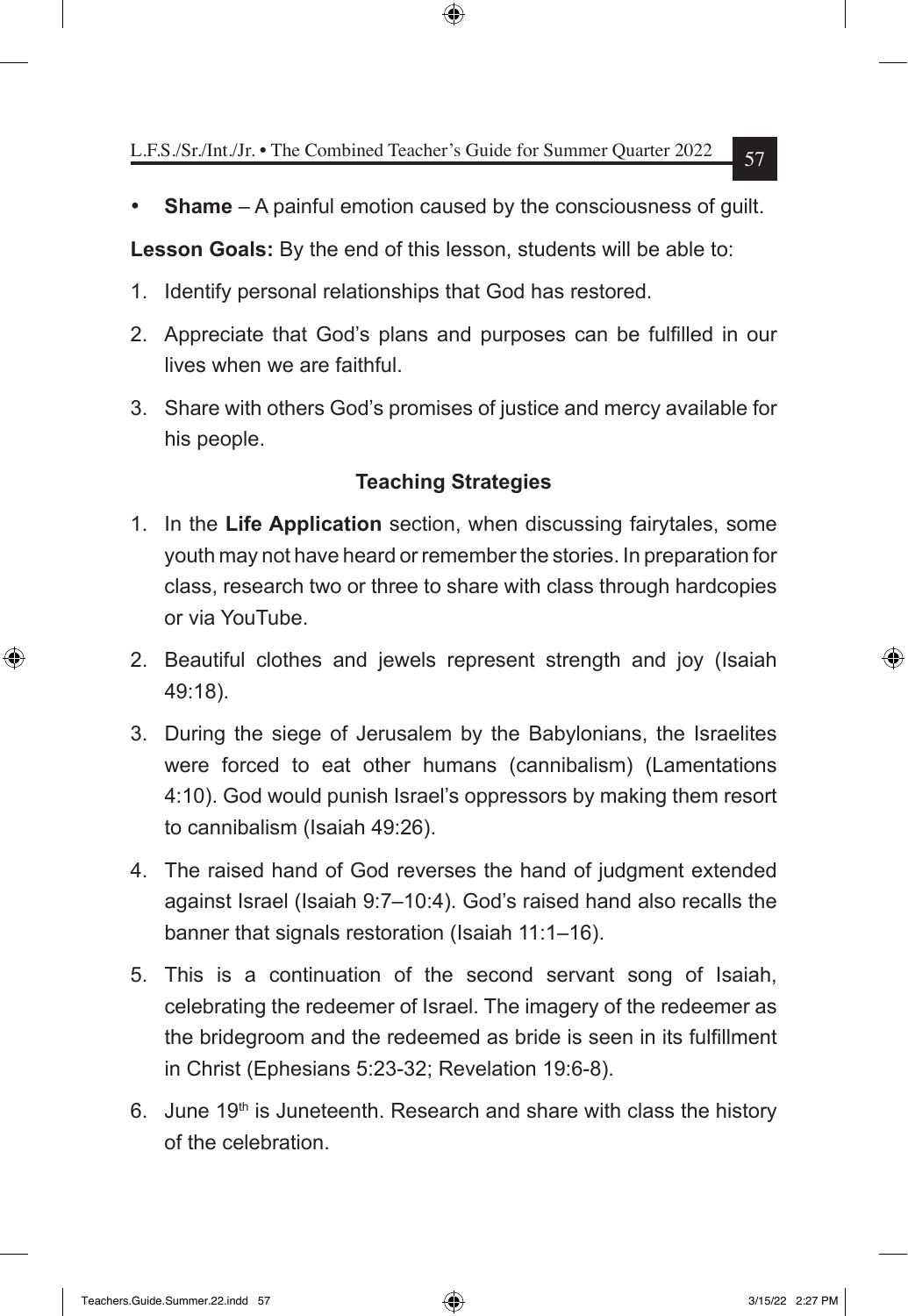58 L.F.S./Sr./Int./Jr. • The Combined Teacher's Guide for Summer Quarter

# *Appendix A*

Give each youth a piece of construction paper. Tell them to trace one hand. On top of the hand write, "God has not forgotten me. I, (name), am inscribed on the palm of God's hand" (Isaiah 49:16). Then have each youth write their name in the center of the palm which represents God's palm. Tell them to hang it somewhere they can see it every day.

**Resources:** Pens, construction paper, colored pencils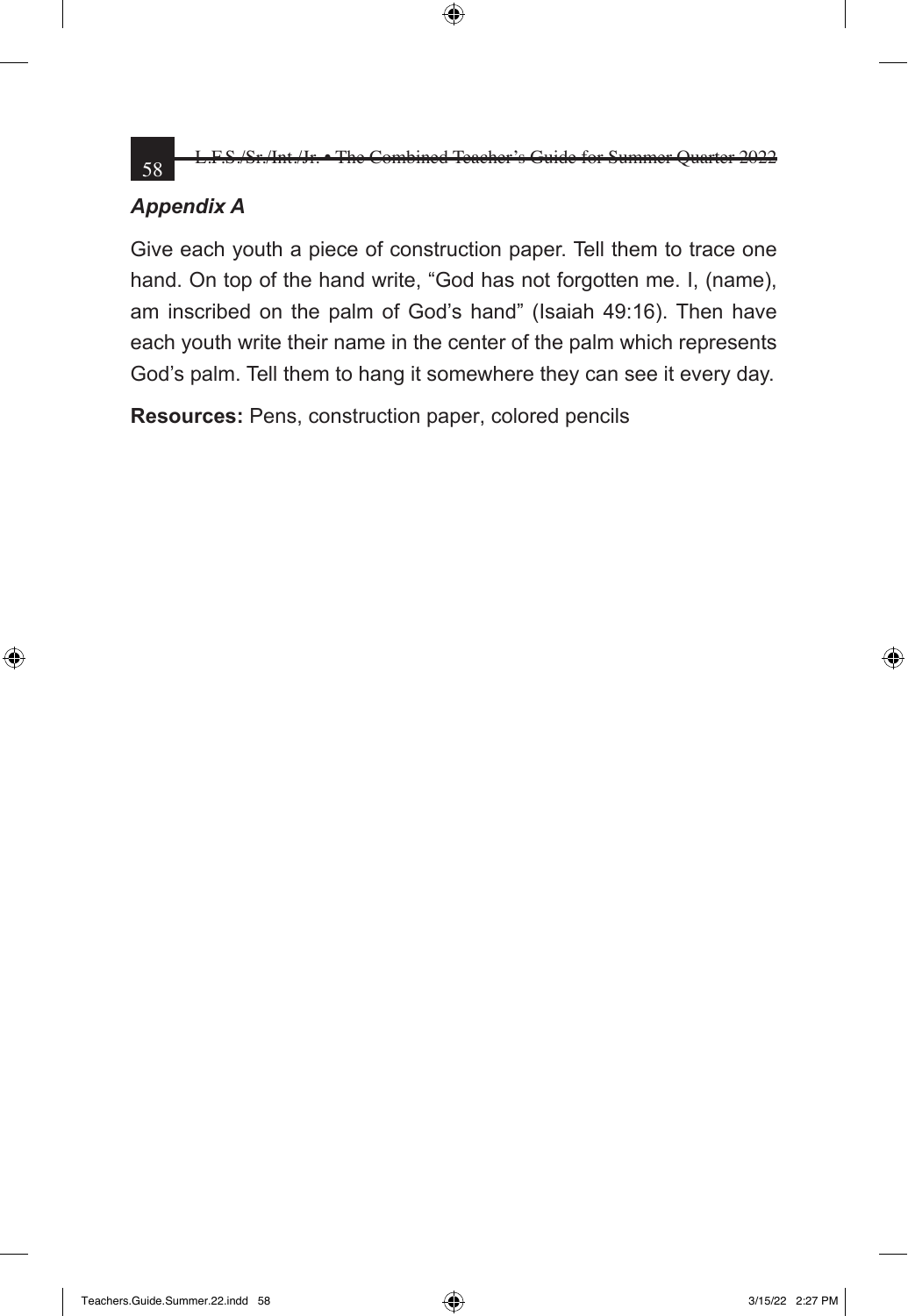### **Junior Lessons**

# **Summer Quarter: June – August 2022**

# **Prepared by Rev. Rachel Williams-Glenn**

# **God Sees Everything**

**Lesson 1 June 5, 2022** 

**Lesson Scripture:** Isaiah 47

**Focus Scripture:** Isaiah 47:10-15

**Key Verse:** You felt secure in your wickedness; you said, "No one sees me." Your wisdom and your knowledge led you astray. Isaiah 47:10a

# **Word Power!!!**

- • **Babylon** The nation that Isaiah said God would use to discipline Judah for worshipping other gods and unjust practices.
- • **"I am, and there is no one besides me"** The phrase God uses to describe God's uniqueness.
- • **Consultations** Different "technologies" the Babylonians depended on to help direct their lives (e.g., sorcery, fortune-telling, and astrology).

**Lesson Goals:** By the end of this lesson, students will be able to:

- 1. Discover why believing we aren't accountable to anyone else **backfires**
- 2. Explore how an over-dependence on human technology can lead us to trust incorruptible things.
- 3. Compare how God reveals something in society's needs and how our senses reveal that something needs to be addressed.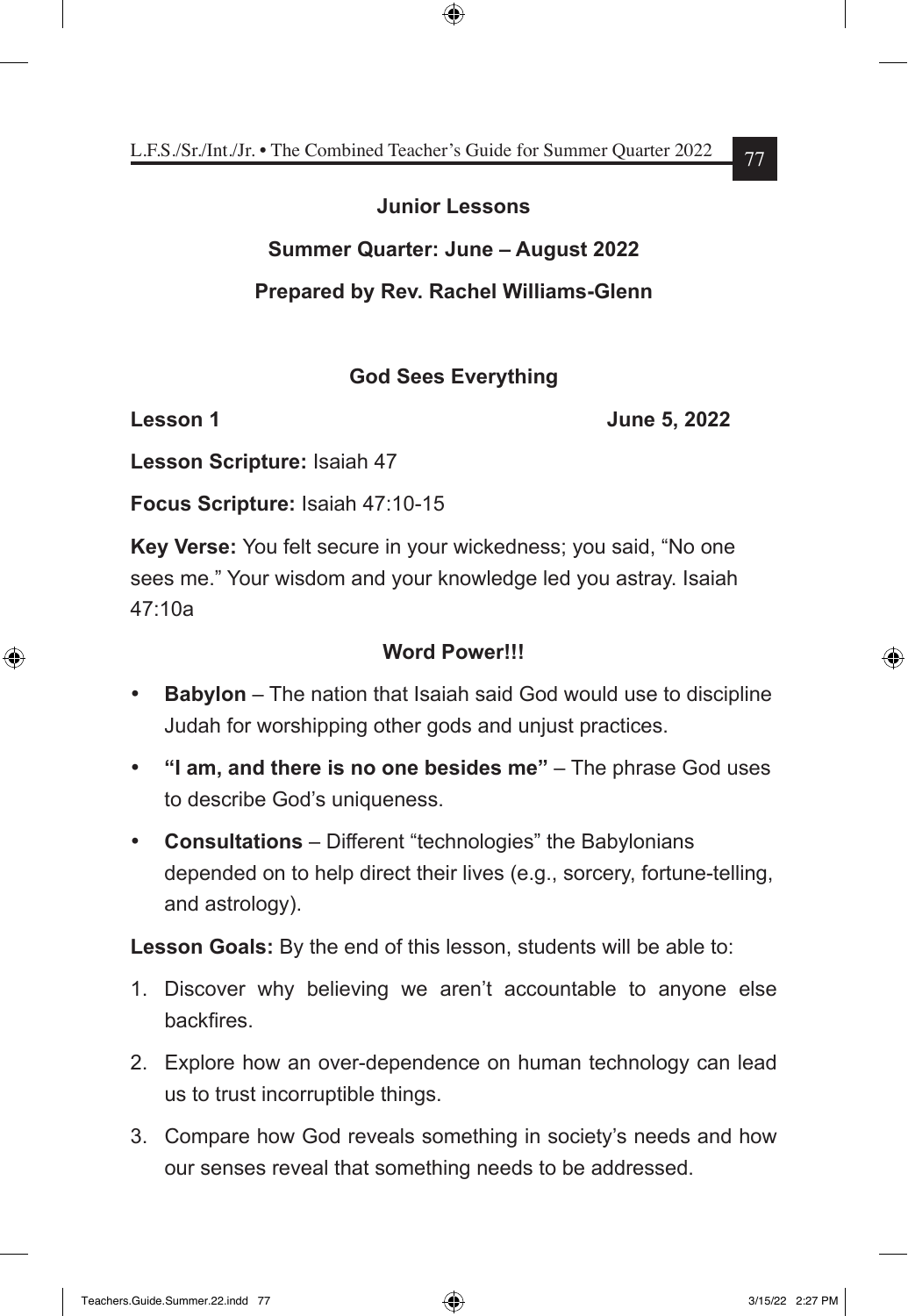# **Teaching Strategies**

- 1. Have students show you how their senses help them know when something needs addressing, and then have them compare that to the warning God's giving Babylon and Judah in the lesson
- 2. Have students create a "Good and Bad Uses of Technology" board.

**Resources:** For **Activity #1:** Items that have something wrong can be detected using a particular sense (e.g., use a lamp or candle with a dying bulb/wick that's running low for sight or an alarm for hearing). For **Activity #2:** Posterboard, images of people using technology in good ways (e.g., iPads/laptops for schoolwork, educational TV programs, Zoom/Facebook for worship, microphone to make it easier to hear) and images of people using technology in harmful ways (e.g., playing a game on school device instead of doing schoolwork, watching nonkid friendly things on TV and social media, drawing images on-screen during Zoom worship, using the microphone to talk over others during virtual school or worship) for "Good and Bad Uses of Technology" Board.

# **God Will Make Things Better**

**Lesson 2 June 12, 2022**

**Lesson Scripture:** Isaiah 49:1-17

**Focus Scripture:** Isaiah 49:1-11

**Key Verse:** In a time of favor I have answered you, on a day of salvation I have helped you. Isaiah 49:8

#### **Word Power!!!**

- **Shadow of His Hand** Code words for "being safe and protected."
- • **Nations** Groups of people who share a common history and/or belief system.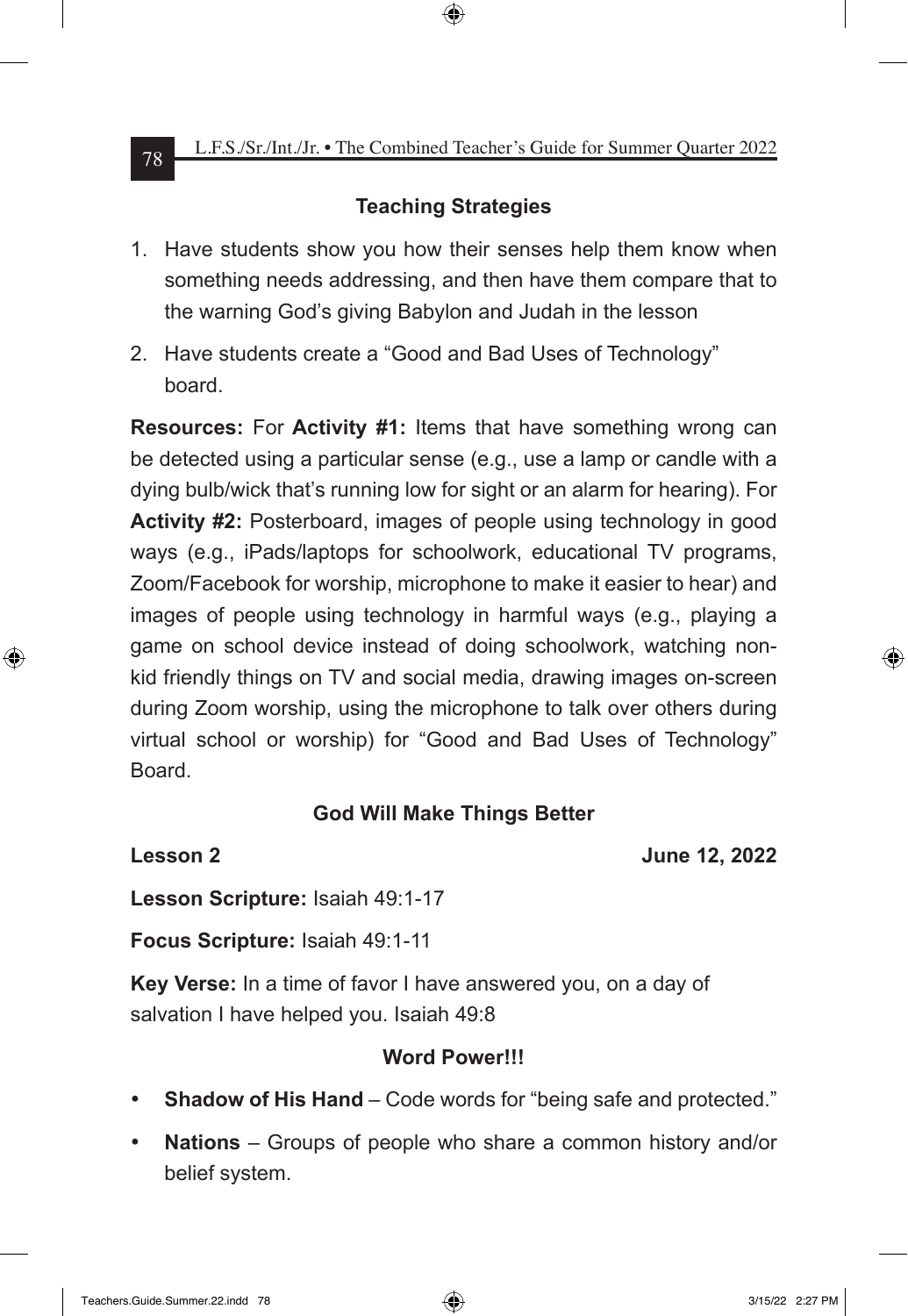**Prostrate** – Bowing low to the ground to honor someone.

**Lesson Goals:** By the end of this lesson, students will be able to:

- 1. Discover why God chooses servants.
- 2. Practice ways that the church can be a light to the nations.
- 3. Identify how God helps people continue to partner with God even when they're discouraged.

# **Teaching Strategies**

- 1. Play "This Little Light of Mine" in the background while students make a list of godly messages they can share with others.
- 2. Show the class types of lights and identify how they're used. Then encourage students to compare the way each light is used to a way that Christians are lights to the nations.

**Resources:** Video or audio recording of "This Little Light of Mine" and a device to play it. For **Activity #1:** Pictures, videos, or actual examples of at least the following types of lights: lighthouse, ring LED light, birthday candle, flashlight, car headlights. **Activity #2** answers: 1. SHADOW OF HIS HAND, 2. REWARD IS WITH GOD, 3. HID ME IN HIS QUIVER, 4. NAMED ME, 5. CALLED ME, 6. FORMED ME, 7. KEEPS ME, 8. HELPS ME LEAD.

# **God Gives a Better Life**

**Lesson 3 June 19, 2022**

**Lesson Scripture:** Isaiah 49:18-26

**Focus Scripture:** Isaiah 49:18-23

**Key Verse:** Thus says the Lord God: I will soon lift up my hand to the nations, and raise my signal to the peoples. Isaiah 49:22a